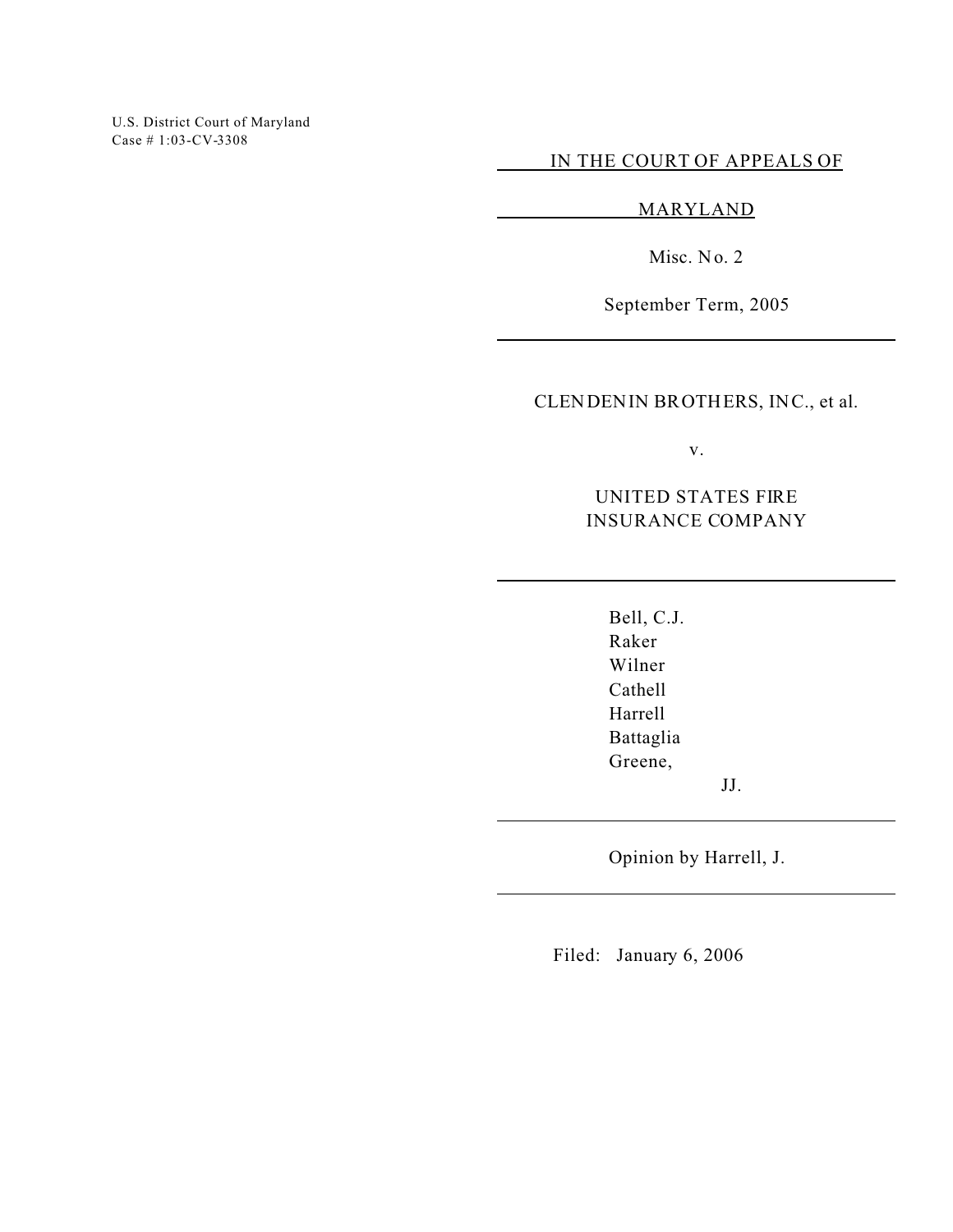Pursuant to the Maryland Uniform Certification of Questions of Law Act, Maryland

Code (1974, 2002 Repl. Vol., 2005 Cum. Supp.), Courts and Judicial Proceedings Article,

§§ 12-601 though 12-613, and Maryland Rule 8-305, the United States District Court for the

District of Maryland (Garbis, J.) certified the following question for our consideration:

Whether an insurance company has a duty to defend and/or indemnify its insured in underlying actions alleging injury from exposure to localized welding fumes

> a) Where the insurance policy contains a total pollution exclusion that denies coverage for "'bodily injury' or 'property damage' which would not have occurred in whole or part but for the actual, alleged or threatened discharge, dispersal, seepage, migration, release, or escape of pollutants at any time,"

> b) Where pollutants are defined as "any solid, liquid, gaseous, or thermal irritant or contaminant including smoke, vapor, soot, fumes, acids, alkalis, chemicals and waste," and

> c) Where waste is defined as "materials to be recycled, reconditioned or reclaimed."

We respond in the affirmative to the certified question.

I.

The District Court supplied the following factual background in its Certification

Order:

The instant case is a suit for declaratory relief pursuant to 28 U.S.C. § 2201 brought by United States Fire Insurance Company ("U.S. Fire" or "Insurer") against Clendenin Brothers, Inc., et. al. ("Clendenin" or "Insureds"). U.S. Fire issued the Insureds a primary general liability policy as well as an umbrella policy for the period of July 1, 1995 to July 1, 1996 to provide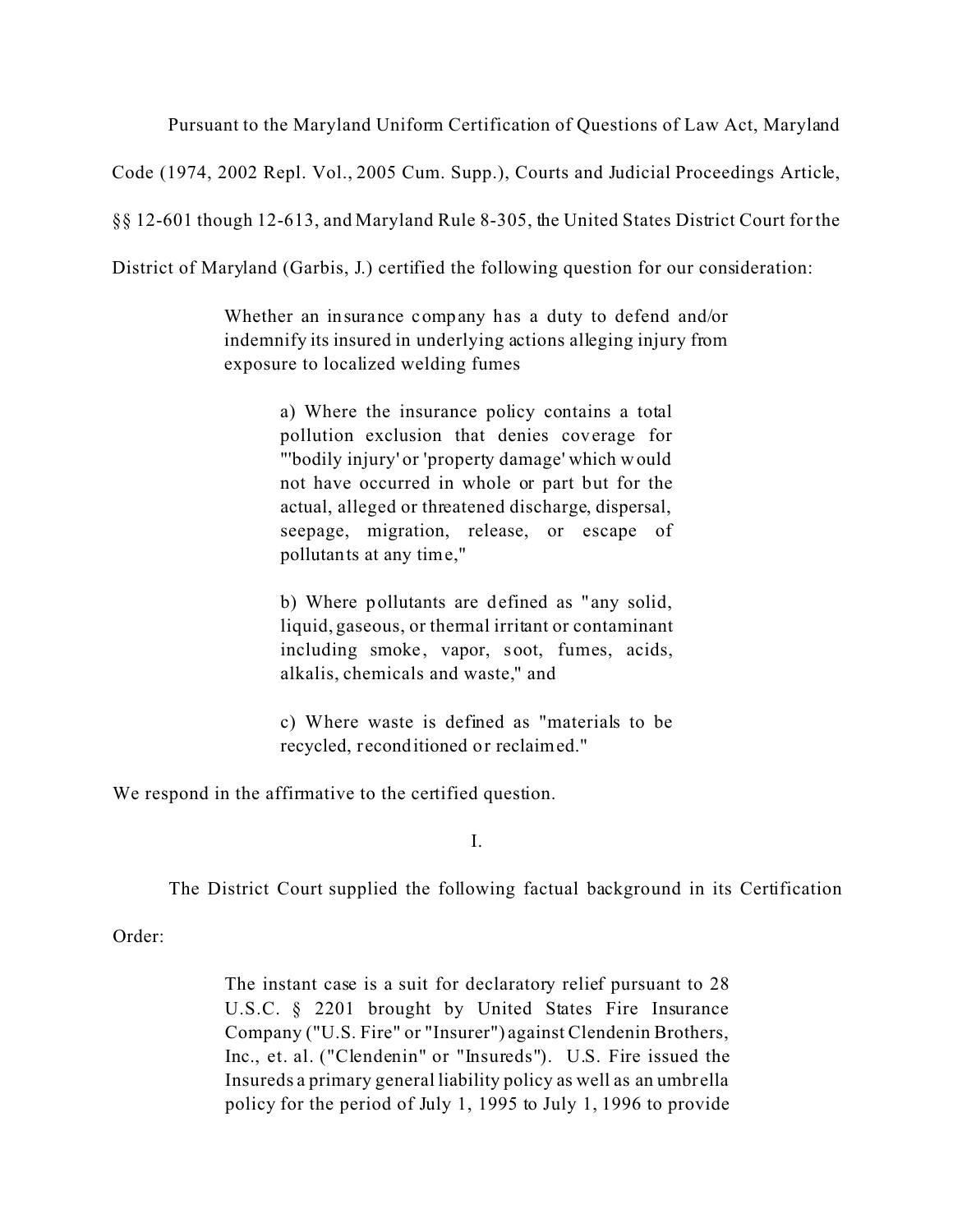coverage for claims brought against the Insureds alleging injuries sustained by use of the Insureds' welding products. Insureds presently seek insurance coverage under these policies for both the defense and indemnification of certain lawsuits that have been brought against them which allege bodily injury related to fumes caused by welding activity.<sup>[]</sup> [The District Court elaborated in a footnote: "The plaintiffs in the underlying suits are individuals who allege that proper use of the Insureds' welding products produced harmful localized fumes containing manganese which caused bodily harm and neurological damage."] U.S. Fire presently seeks a declaration from this Court that it has no duty to defend or indemnify the Insureds in these welding related suits as the conditions and exclusions of the policies (specifically the total pollution exclusions) exclude such claims. Additionally, U.S. Fire seeks a determination that it has no duty to defend or indemnify the Insureds with respect to similar lawsuits filed in the future against the Insureds.

The relevant provisions of the pollution exclusion in question, which U.S. Fire asserts

relieves it of its duty to defend and duty to indemnify the Insureds against the welding related

claims made against the Insureds, state as follows: $<sup>1</sup>$ </sup>

TOTAL POLLUTION EXCLUSION

\* \* \*

This Insurance does not apply to:

f. (1) "Bodily Injury" or "property damage" which would not have occurred in whole or part but for the actual, alleged or threatened discharge, dispersal, seepage, migration, release or escape of pollutants at any time. \* \* \*

Pollutants means any solid, liquid, gaseous, or thermal irritant or contaminant, including smoke, vapor, soot, fumes, acid,

<sup>&</sup>lt;sup>1</sup>The relevant language of the total pollution exclusions contained in the commercial general liability policy and the umbrella policy are indistinguishable for our purposes. The language above is found in the commercial general liability policy.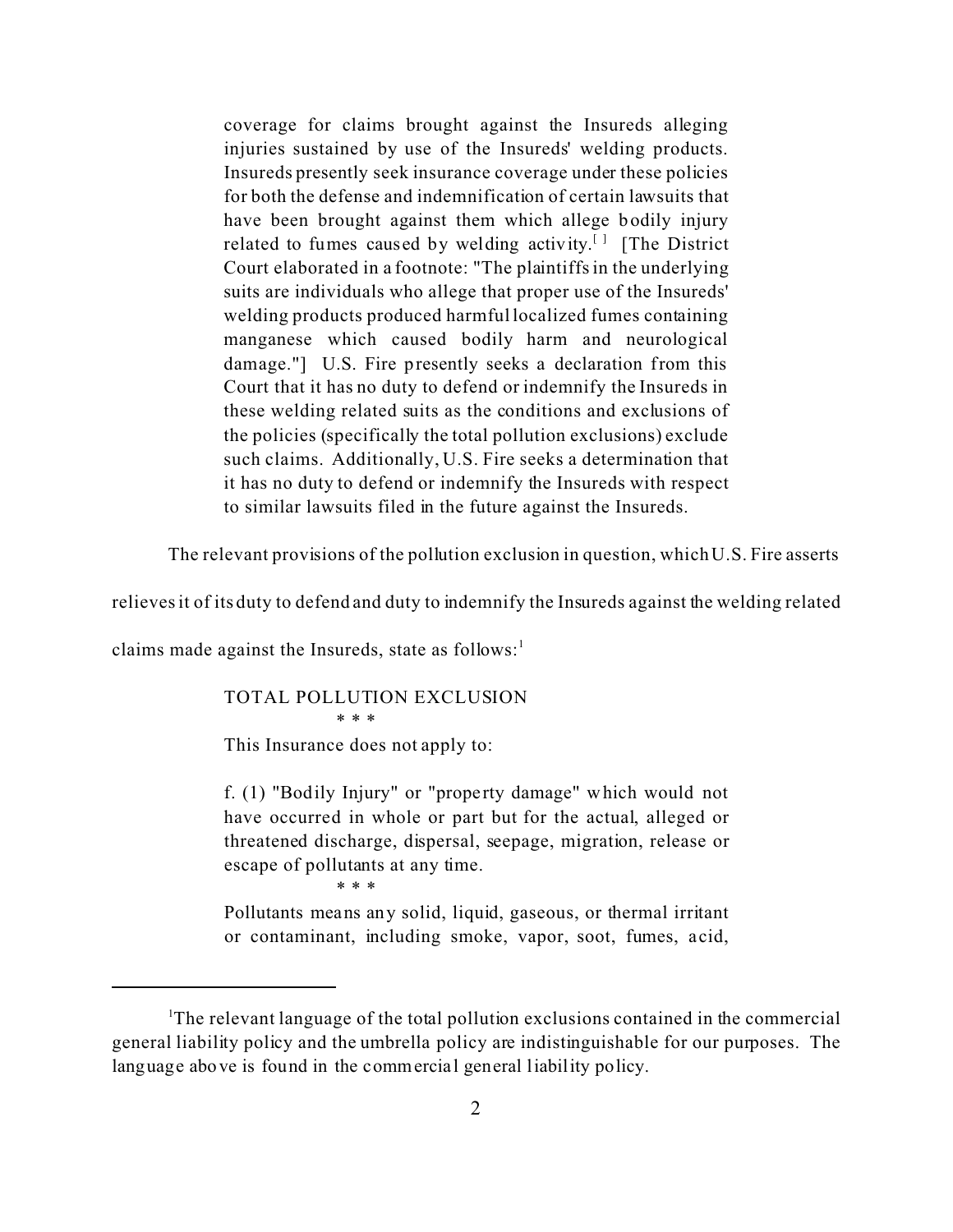alkalis, chemicals and waste. Waste includes material to be recycled, reconditioned or reclaimed.

Each party filed a Motion for Summa ry Judgment in the District Court. Insurer argued that the language of the exclusions in the insurance policy is unambiguous, as a matter of law, and bars explicitly coverage of the claims against the Insureds. Insureds asserted that the total pollution exclusion is ambiguous with regard to manganese welding fumes and thus does not bar coverage. Concurrently with its Motion for Summary Judgment, Insureds also filed the present Motion for Certification requesting the District Court to ask this Court to address, under Maryland law, the scope of the total pollution exclusion with regard to manganese welding fumes. Consideration of the cross-motions for summary judgment was stayed by the District Court pending a response from this Court regarding the certified question.

## II.

We are presented here with an issue of first impression in Maryland (as well as other states): to determine whether a total pollution exclusion provision in an insurance policy relieves the policy issuer from its duty to defend and/or indemnify the policy's holder where the alleged harm was caused by localized, workplace manganese welding fumes. Maryland appellate courts, however, previously encountered somewhat similar issues.

In *Bernhardt v. Hartford Fire Insurance Company*, 102 Md. App. 45, 57, 648 A.2d 1047, 1052 (1994), the Court of Special Appeals held that "the absolute pollution exclusion clause is clear and unambiguous in th[e] context" of carbon monoxide fumes that escaped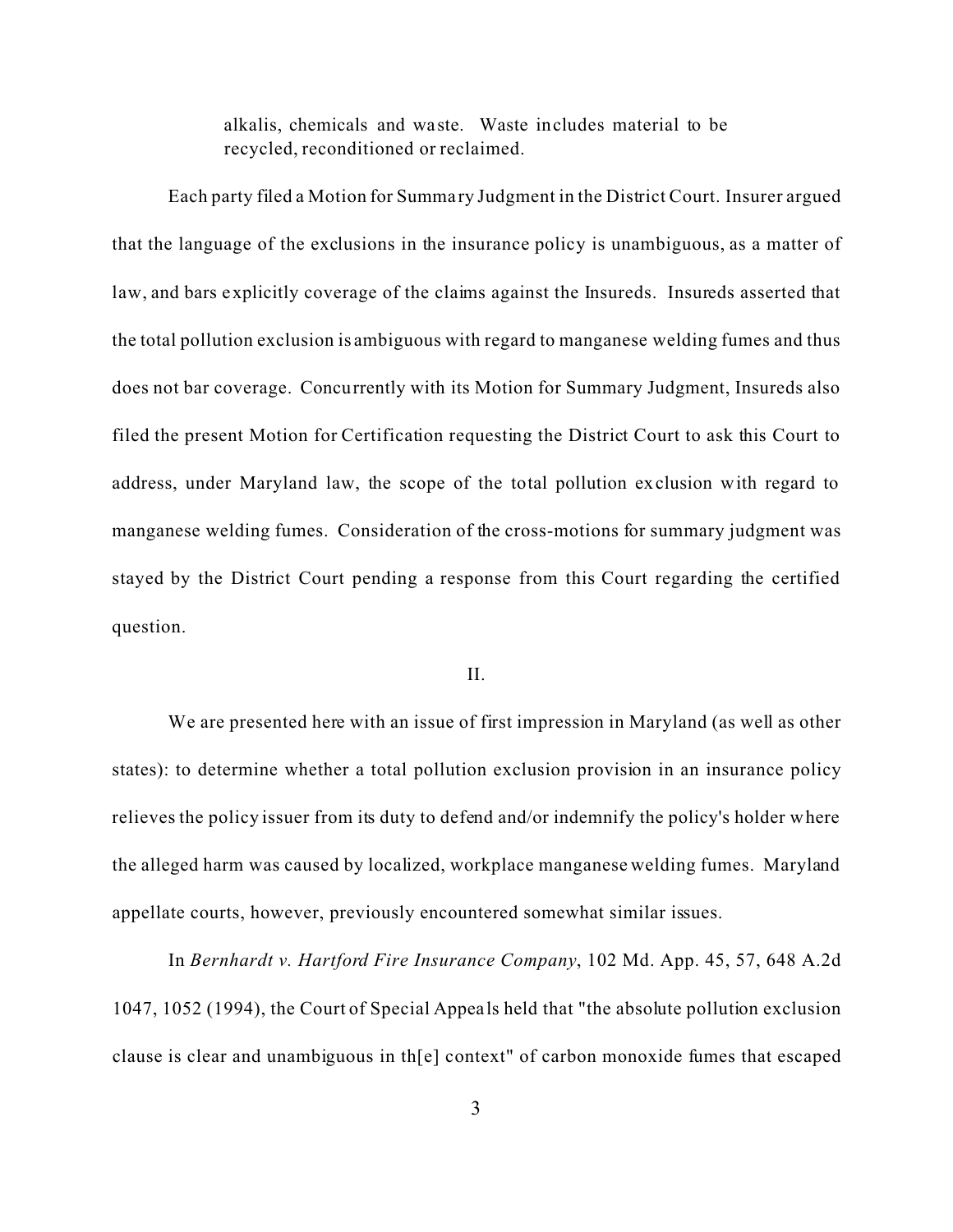from the central heating system of a residential apartment building and, therefore, the insurer, Hartford Fire Insurance Company ("Hartford"), was not obligated to defend or indemnify the insured, the landlord of the building. The underlying claim was initia ted by tenants in the building for personal injury and damages caused by carbon monoxide fumes emitted from the central heating system. *Bernhardt*, 102 Md. App. at 47, 648 A.2d at 1047. The insurer argued that it had no duty to defend or indemnify the insured as the exclusion applied "to bodily injury or property damage arising out of the actual, alleged or threatened discharge, dispersal, release or escape of pollutants: a) at or from premises owned, rented or occupied by the named insured" where pollutants were defined as "any solid liquid, gaseous or thermal irritant or contaminant, including smoke, vapor, soot, fumes, acids, alkalis, chemicals, and waste. *Bernhardt*, 102 Md. App. at 48-49, 648 A.2d at 1048. Affirming the trial court's grant of Hartford's motion for summary judgment in the declaratory relief action concerning the insurer's duties under the insurance policy, the Court of Special Appeals determined that the pollution exclusion clause was dispositive and thus the insurer had no duty to defend or indemnify. *Bernhardt*, 102 Md. App. at 48, 57, 648 A.2d at 1048, 1052.<sup>2</sup>

The intermediate appellate court rejected the landlord's primary argument. Conceding that carbon monoxide is a pollutant within the plain language of the pollution exclusion clause, the insured argued that "notwithstanding the literal language of the exclusion, the

<sup>2</sup>Although this Court granted the insured's petition for a writ of certiorari in *Bernhardt*, 337 Md. 641, 655 A.2d 400 (1995), the case was dismissed before oral argument after the petitioner/insured filed a dismissal of appeal. 338 Md. 415, 659 A.2d 296 (1995).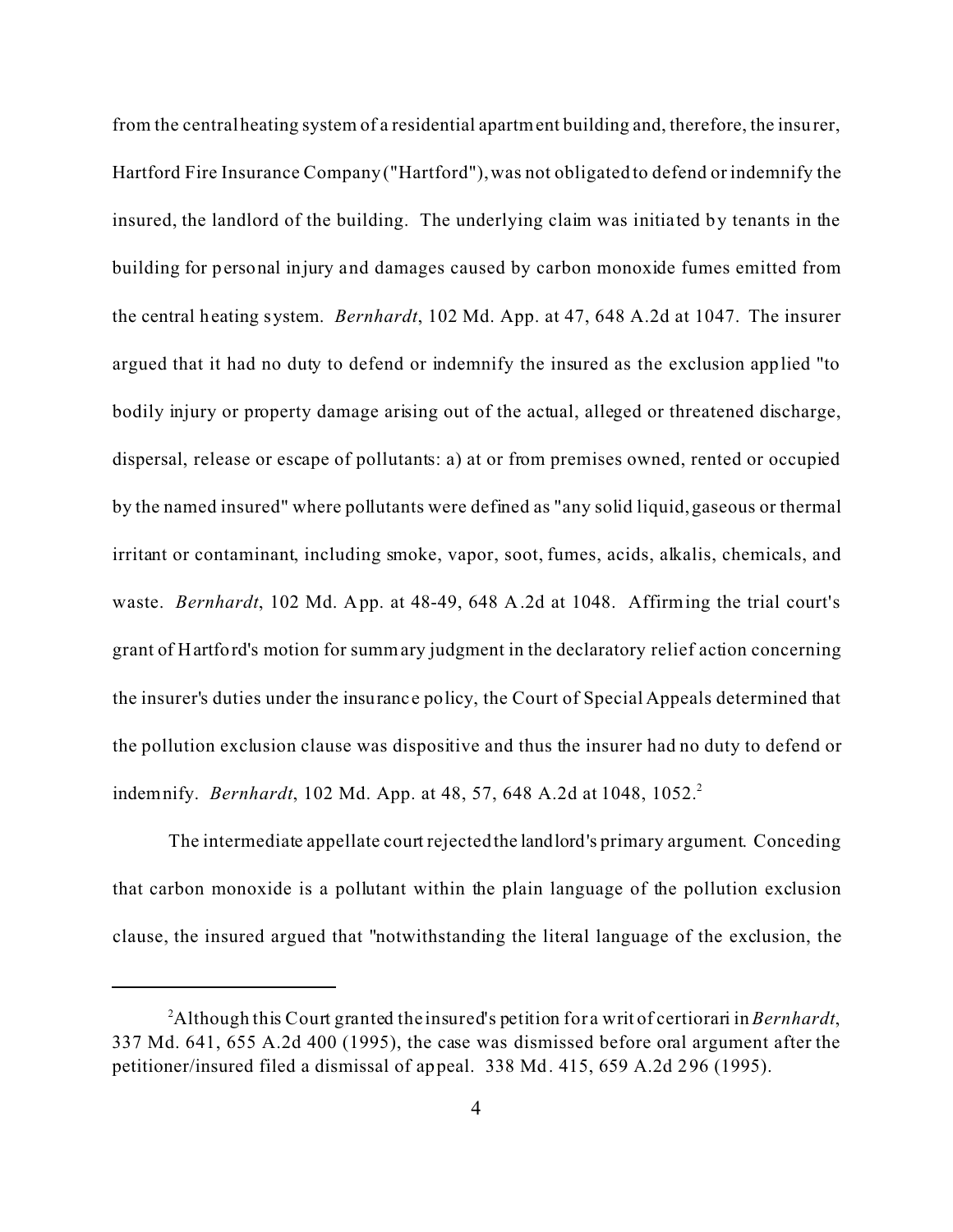parties intended that it apply only to persistent industrial pollution of the environment, and not to an accident of the kind generally covered by a comprehensive business liability policy." *Bernhardt*, 102 Md. App. at 50, 648 A.2d at 1049. After reviewing the historical development of the exclusion clause in the insurance industry, the intermediate appe llate court focused on the landlord's assertion that the pollution exclusion was ambiguous when applied to the spec ific facts of the case. *Bernhardt*, 102 Md. App. at 53-54, 648 A.2d at 1050. As a result of the landlord's concession that carbon monoxide was included within the contractual definition of pollution, the court stated that "[t]he carbon monoxide gas in this case was a 'gaseous . . . irritant or contaminant' and constituted 'fumes' and 'chemicals' within the clear language of the definition of 'pollutant.'" *Bernhardt*, 102 Md. App. at 55, 648 A.2d at 1051. While the court noted that the "pollution exclusion" title of the provision by itself is ambiguous and would not provide an insured with an understanding of the "breadth" of the exclusion, it also noted that "[t]he language of the contract between the parties is, however, quite specific." *Id*. Thus, the court stated it was "unable to say a person of ordinary intelligence reading the language of this absolute pollution exclusion would conclude that it did not apply to the facts of this case." *Id.*

One year after *Bernhardt*, this Court decided *Sullins v. Allstate Insurance Company*, 340 Md. 503, 667 A.2d 617 (1995). *Sullins* also was a certified question case submitted by the United States District Court for the District of Maryland. *Sullins*, 340 Md. at 506, 667 A.2d at 618. We were asked there to decide whether Allstate Insurance Company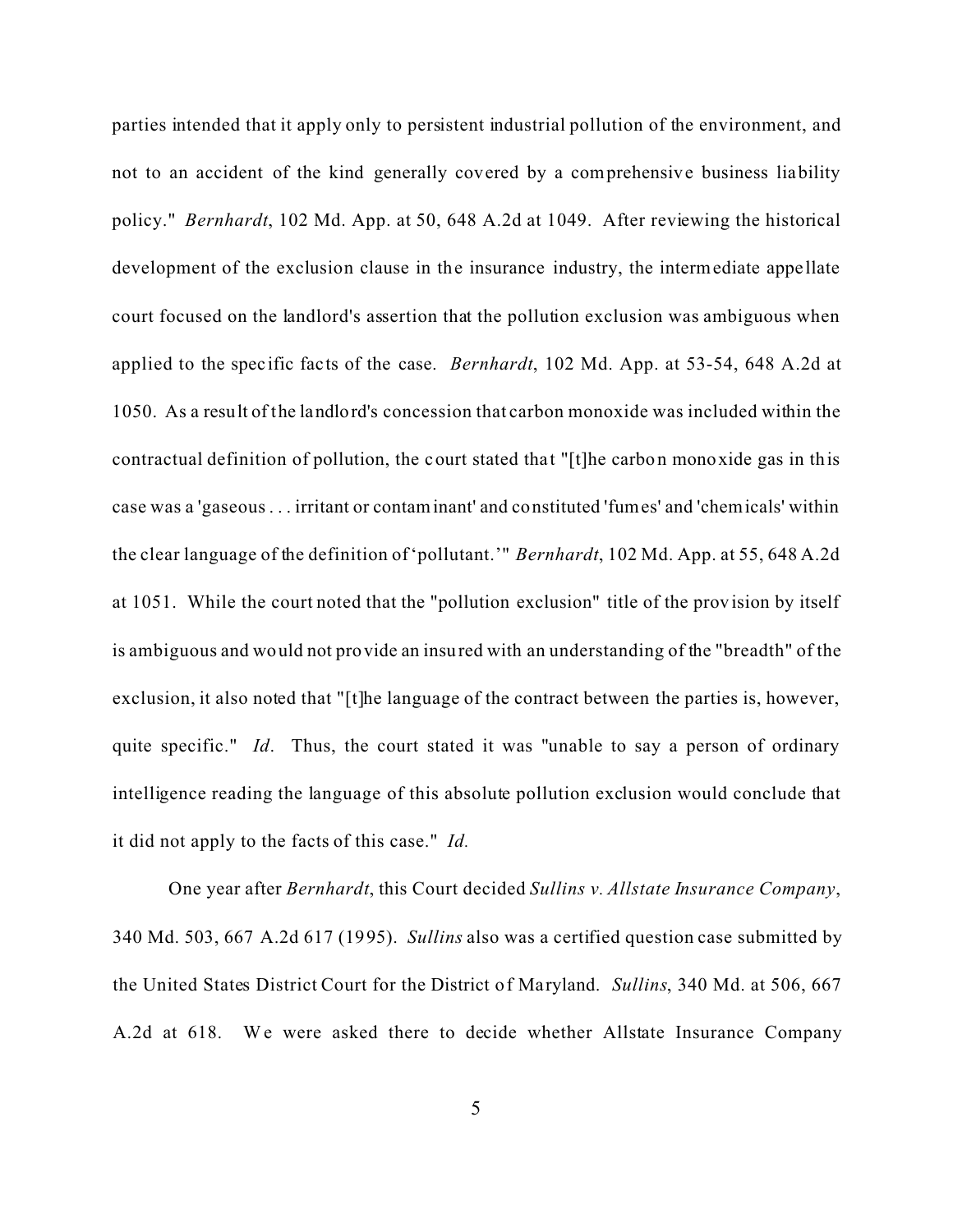("Allstate"), the insurer, had a duty to defend and/or indemnify Reverend D. Paul Sullins and Patricia H. Sullins, the insureds/landlords, in an action brought by their tenants alleging injury from lead paint exposure in the rented premises. *Sullins*, 340 Md. at 506-07, 667 A.2d at 618-19. Allstate argued that the insurance policy excluded coverage through the express language of the contract: "We do not cover bodily injury or property damage which results in any manner from the discharge, dispersal, release, or escape of: a) vapors, fumes, acids, toxic chemicals, toxic liquids or toxic gasses; b) waste materials or other irritants, contaminants or pollutants." *Sullins*, 340 Md. at 506-07, 667 A.2d at 618. We concluded that an ambiguity existed regarding whether lead paint was encompassed by the language of the policy exclusion. *Sullins*, 340 Md. at 509, 667 A.2d at 620. Applying the rules of insurance contract interpretation employed in Maryland state courts, we stated that where there is no extrinsic evidence to clarify the parties' intentions regarding terms, following a finding of ambiguity, "the policy must be construed against Allstate as the drafter of the policy." *Sullins*, 340 Md. at 509-10, 667 A.2d at 620. We concluded that "the pollution exclusion clause does not remove Allstate's duty to defend the Sullinses in the underlying lead paint poisoning action," and the pollution exclusion alone would not "insulate the insurer from indemnifying its insured." *Sullins*, 340 Md. at 518, 667 A.2d at 624.

In finding ambiguity in the language of the pollution exclusion, we stated that "[t]he terms in the exclusion,<sup>[]</sup> 'contaminants' and 'pollutants,' are susceptible of two interpretations by a reasonably prudent layperson. By one interpretation, these terms encompass le ad paint;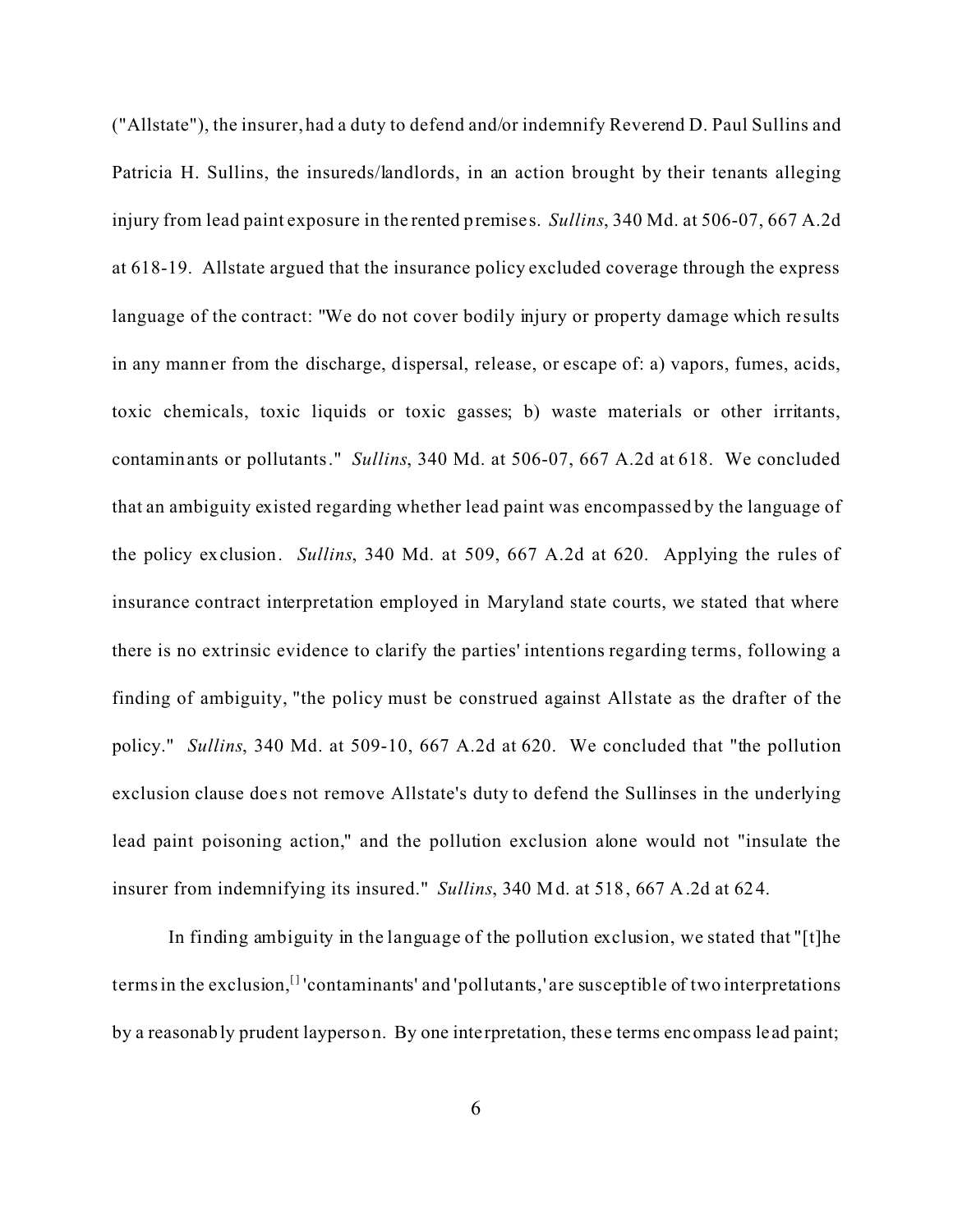by another interpretation, they apply only to cases of environmental pollution or contamination, and not to products such as lead paint." *Sullins*, 340 Md. at 509, 667 A.2d at 620. To support the determination of the existence of ambiguity with these terms as used in the exclusion clause of the insurance policy, the Court first analyzed dictionary definitions of the terms and conc luded that a reasonable prudent layperson may consider lead paint to be a "contaminant" or "pollutant." *Sullins*, 340 Md. at 510, 667 A.2d at 620. We also concluded, however, that a reasonably prudent layperson may interpret the terms as not including lead paint. *Sullins*, 340 Md. at 511, 667 A.2d at 620. After noting conflicting interpretations by courts of our sister states of the term "pollutant" in the context of lead paint exposure, the Court also catalogued numerous foreign courts that found various other products not to be "pollutants" or "contaminants." *Sullins*, 340 Md. at 511-13, 667 A.2d at 620-21. After a historical review of the evolution of pollution exclusions, the Court concluded ultimately that "the insurance industry intended the pollution exclusion to apply only to environmental pollution." *Sullins*, 340 Md. at 515-16, 667 A.2d at 623. Citing *St. Leger v. American Fire and Casualty Insurance Company*, 870 F. Supp. 641 (E.D. Pa. 1994), and *Atlantic Mutual Insurance Company v. McFadden*, 595 N.E.2d 762 (Mass. 1992), the Court recognized that "the conflict in judicial opinions regarding whether lead paint is a 'pollutant' under the pollution exclusion remains." *Sullins*, 340 Md. at 516, 667 A.2d at 623. On this point, however, we held "that conflicting interpretations of policy language in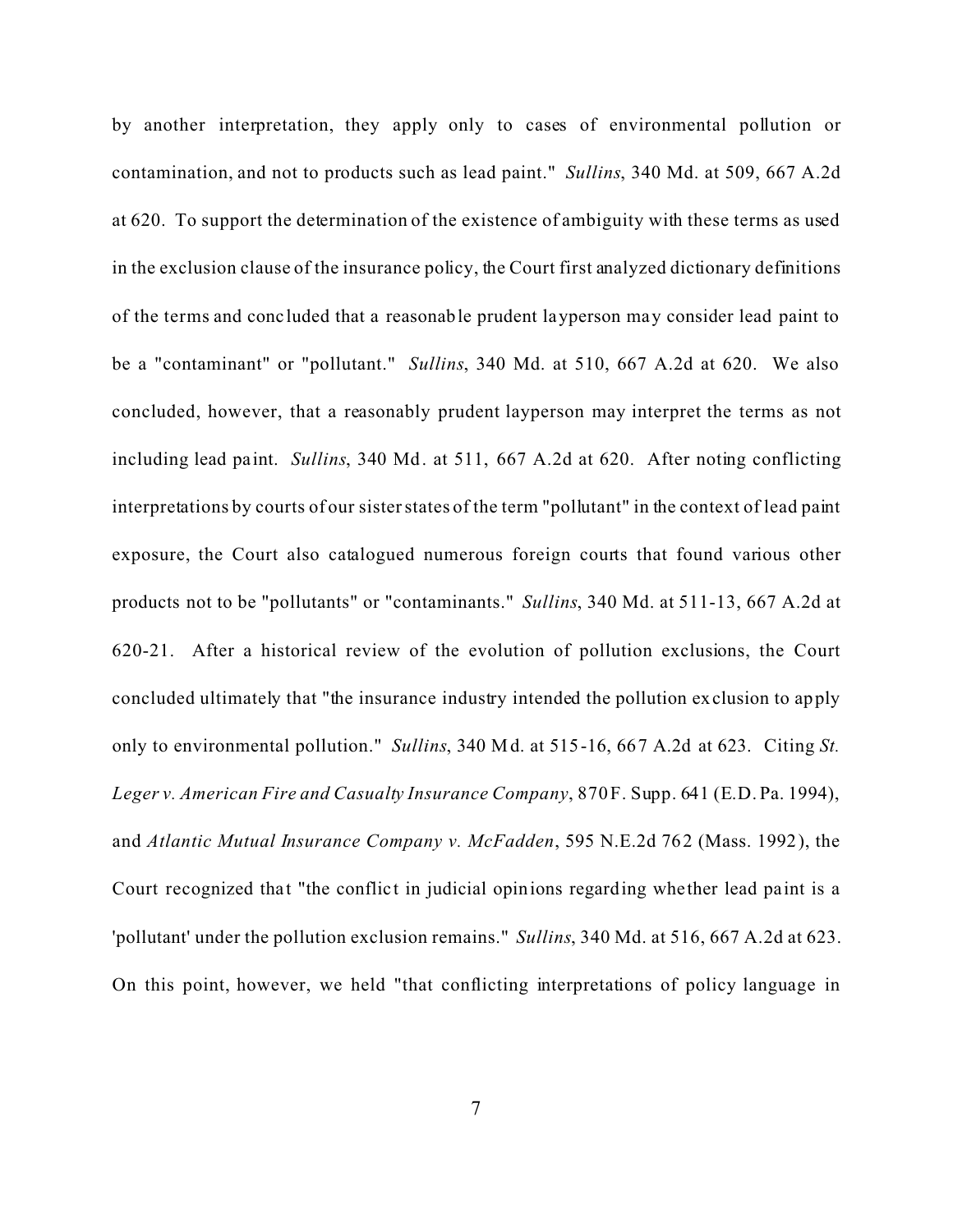judicial opinions is not determinative of, but is a factor to be considered in determining the existence of ambiguity." *Sullins*, 340 Md. at 518, 667 A.2d at 624.

III.

"The promise to defend the insured, as well as the promise to indemnify, is the consideration received by the insured for payment of the policy premiums." *Brohawn v. Transamerica Insurance Company*, 276 Md. 396, 409, 347 A.2d 842, 851 (1975). In *Aetna Casualty & Surety Company v. Cochran*, 337 Md. 98, 102, 651 A.2d 859, 861 (1995) (citing *Brohawn*, *supra*), we stated that "an insurance company has a duty to defend its insured for all claims which are potentially covered under an insurance policy." *See also Litz v. State Farm Fire & Casualty Company*, 346 Md. 217, 231, 695 A.2d 566, 572 (1997) ("If there is a possibility, even a remote one, that the plaintiff's claims could be covered by the policy, there is a duty to defend."). To determine in a given instance whether an insurer has a duty to defend, we engage in a two-part inquiry, as articulated in *St. Paul Fire & Marine Insurance Company v. Pryseski*, 292 Md. 187, 193, 438 A.2d 282, 285 (1981):

> In determining whether a liability insurer has a duty to provide its insured with a defense in a tort suit, two types of questions ordinarily must be answered: (1) what is the coverage and what are the defenses under the terms and requirements of the insurance policy? (2) do the allegations in the tort action potentially bring the tort claim within the policy's coverage? The first question focuses upon the language and requirements of the policy, and the second question focuses upon the allegations of the tort suit.

> > 8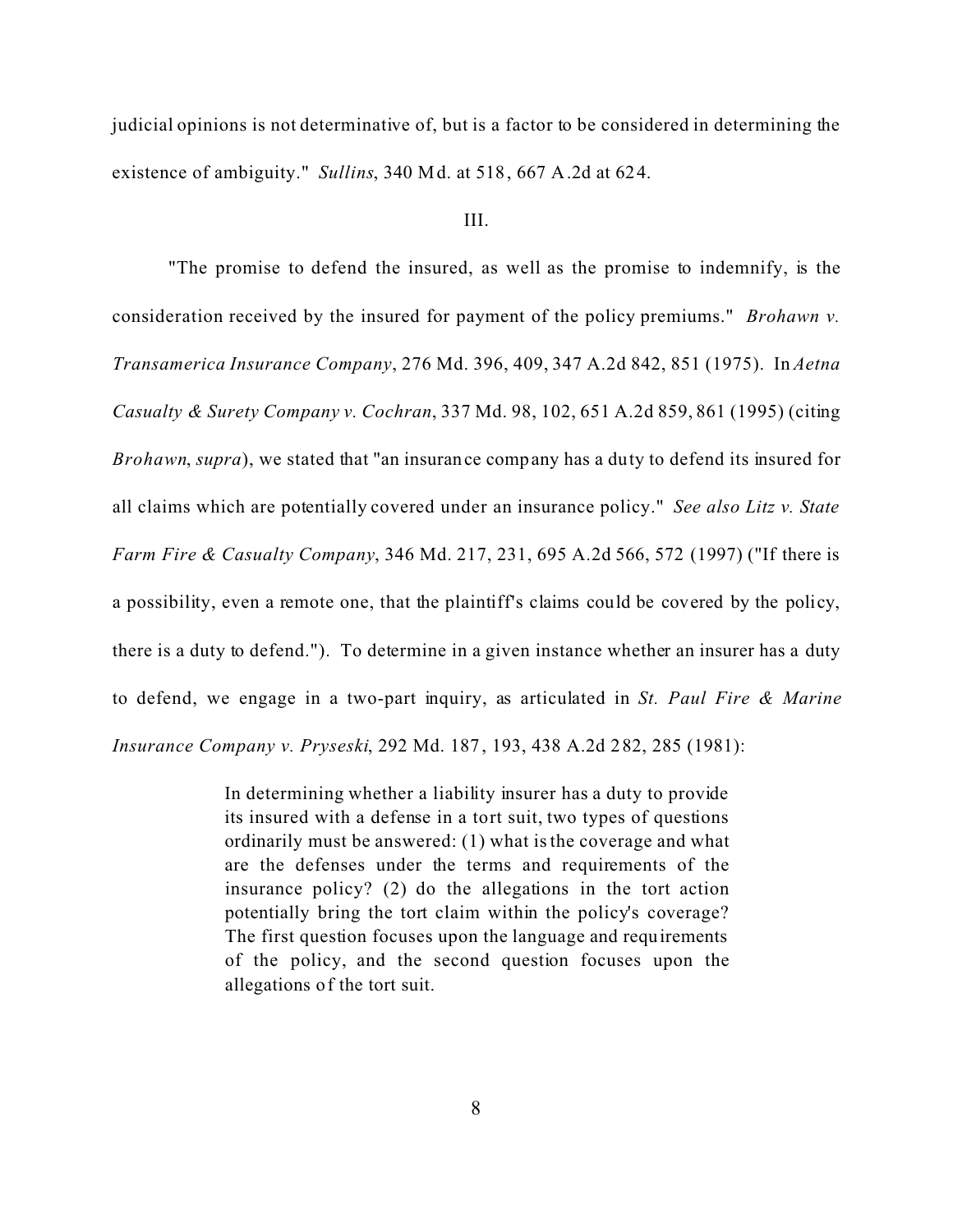Thus, in the present case, we shall determine first the intended scope and limitations of coverage under the primary general liability and umbrella policies at the time of execution. Next, we shall determine whether the allegations –that proper use of the Insureds' welding products in the regular course of business produced harmful localized fumes containing manganese causing bodily harm and neurological damage– potentially would be covered under the insurance policies as written.

When interpreting the meaning of an insurance policy under the first prong of our analytical paradigm, we construe the instrument as a whole to determine the intention of the parties. *Cheney v. Bell National Life Insurance Company*, 315 Md. 761, 767, 556 A.2d 1135, 1138 (1989); *Pacific Indemnity Company v. Interstate Fire & Casualty Company*, 302 Md. 383, 388, 488 A.2d 486, 488 (1985) (citations omitted). We have stated that "[a]n insurance policy is a contract between the parties, the benefits and obligations of which are defined by the terms of the policy." *Kendall v. Nationwide Insurance Company*, 348 Md. 157, 165, 702 A.2d 767, 770 (1997). Thus, "[w]e look first to the contract language employed by the parties to determine the scope and limitations of the insurance coverage." *Cole v. State Farm Mutual Insurance Company*, 359 Md. 298, 305, 753 A.2d 533, 537 (2000) (citing *Chantel Associates v. Mount Vernon Fire Insurance Company*, 338 Md. 131, 142, 656 A.2d 779, 784 (1995), and *Kendall*, 348 Md. at 165, 702 A.2d at 771). When interpreting the language of a contract, "we accord a word its usual, ordinary and accepted meaning unless there is evidence that the parties intended to employ it in a special or technical sense." *Cheney*, 315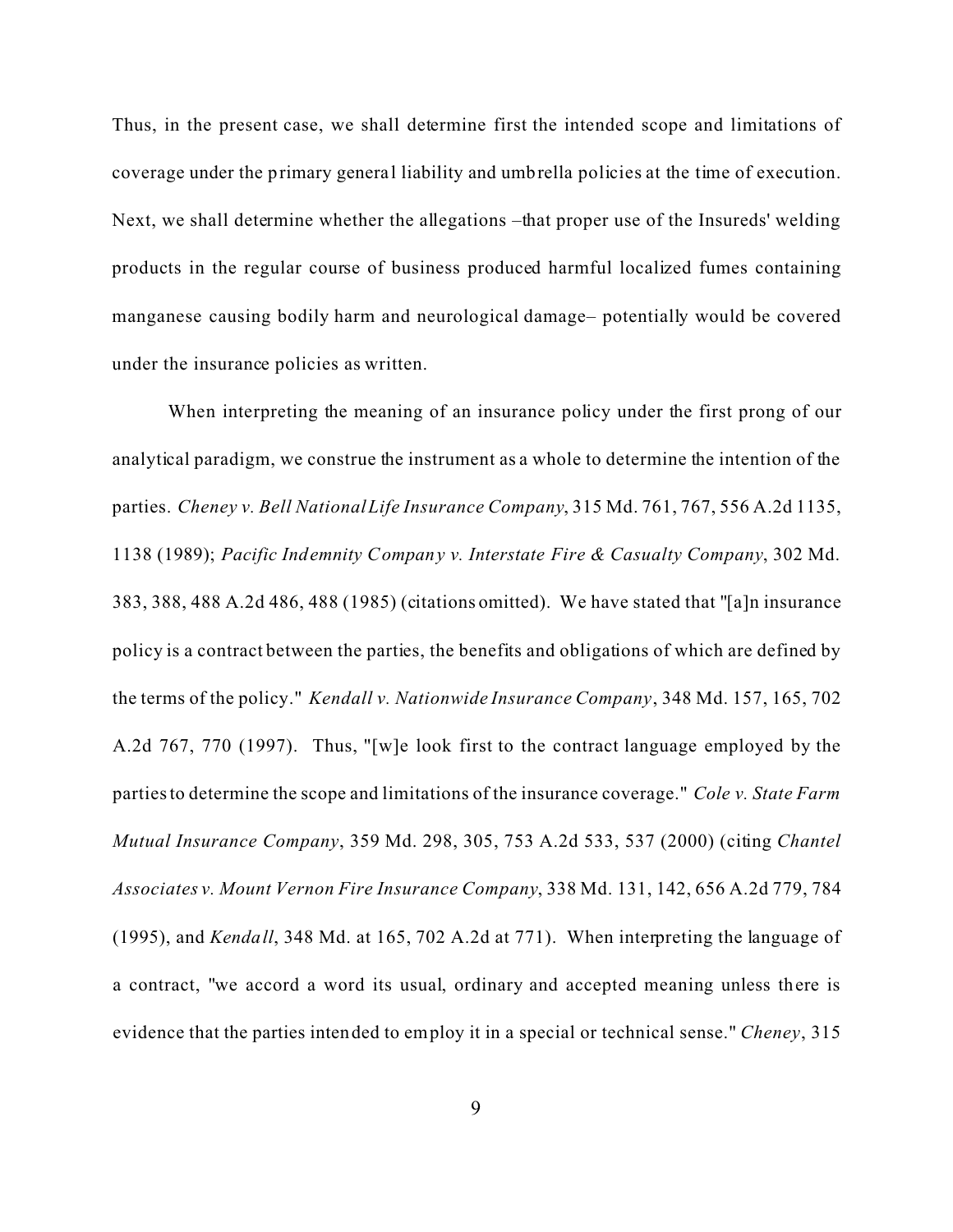Md. at 766, 556 A.2d at 1138 (citing *Pacific Indemnity Company*, 302 Md. at 389, 488 A.2d at 488, and *Mutual Life Insurance Company v. Murray*, 11 Md. 600, 605, 75 A. 348 (1909)). Additionally, Maryland state courts "examine the character of the contract, its purpose, and the facts and c ircumstanc es of the pa rties at the time of execution." *Pacific Indemnity Company*, 302 Md. at 388, 488 A.2d at 488 (citations omitted).

If an analysis of the language shows that the terms used in the insurance policy are plain and unambiguous, "we will determine the meaning of the terms of the contract as a matter of law," *Cole*, 359 Md. at 305, 753 A.2d at 537; however, "if the language is ambiguous, extrinsic evidence may be consulted." *Collier v. Mid-Individual Practice Association, Inc.*, 327 Md. 1, 6, 607 A.2d 537, 539 (1992). As we have stated on numerous occasions in the context of contract interpretation, "[a] term of a contract is ambiguous if, to a reasonably prudent person, the term is susceptible to more than one meaning." *Cole*, 359 at 305-06, 753 A.2d at 537 (citing *Pacific Indemnity Company*, 302 Md. at 389, 488 A.2d at 489; *Pryseski*, 292 Md. at 198, 438 A.2d at 288; *Truck Insurance Exchange v. Marks Rentals, Inc.*, 288 Md. 428, 433, 418 A.2d 1187, 1190 (1980)). Maryland does not follow, as a matter of first resort, the view of construing an insurance policy most strongly against the insurer, *Cheney*, 315 Md. at 766, 556 A.2d at 1138; however, if ambiguity is determined to remain after consideration of extrinsic evidence,"it will ordinarily be resolved against the party who drafted the contract," where no material evidentiary factual dispute exists. *Collier*, 327 Md. at 6, 607 A.2d at 539; *see also Brownstein v. New York Life Insurance Company*,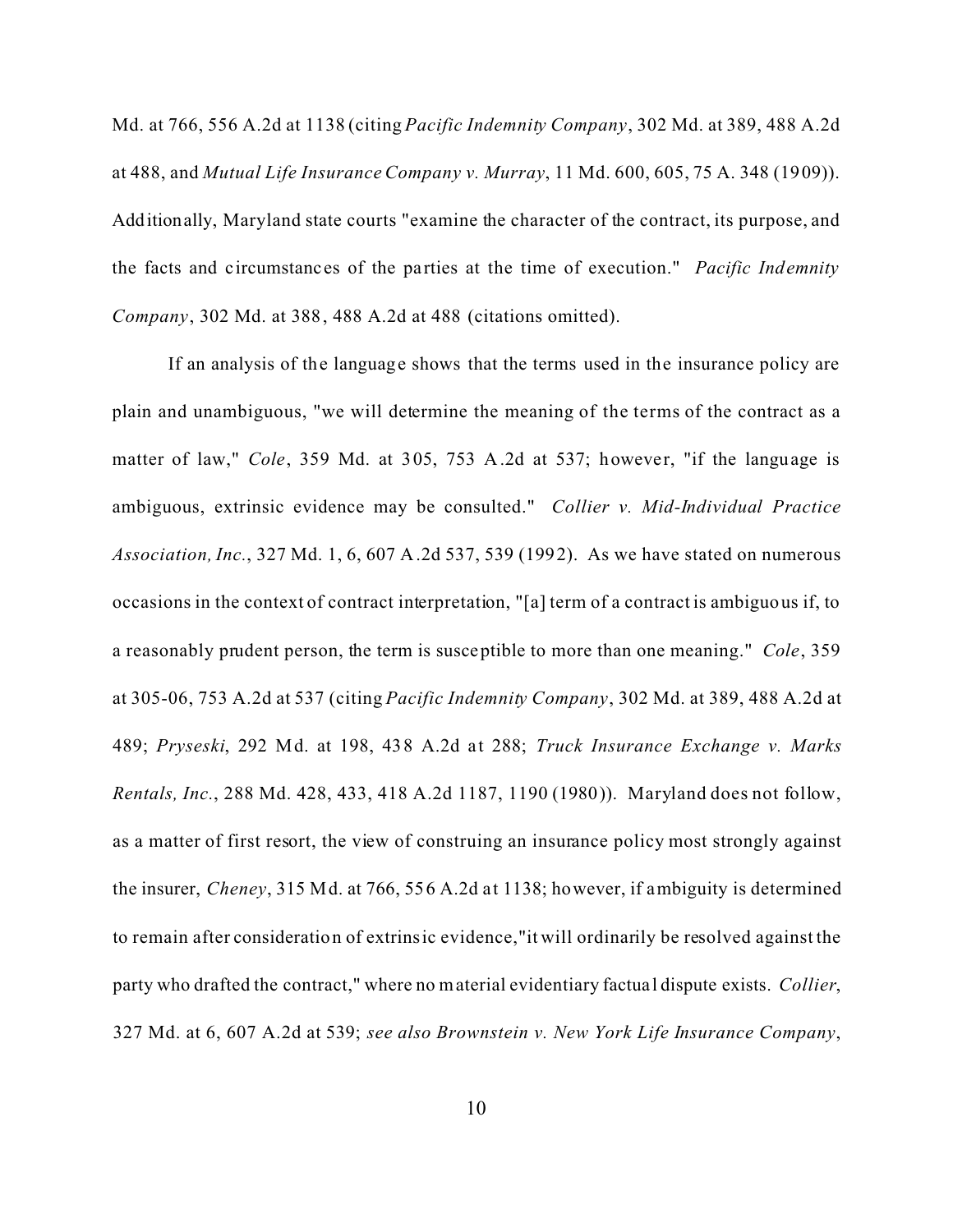158 Md. 51, 59, 148 A. 273, 276 (1930) ("[I]t is a rule common to the construction of all written instruments that it is to be taken, in cases of doubtful meaning, against the draftsman."); *Truck Insurance Exchange*, 288 Md. at 435, 418 A.2d at 1191 ("[I]t is a sound principle of contract construction that where one party is responsible for the drafting of an instrument, absent evidence indicating the intention of the parties, any ambiguity will be resolved against that party."). Moreover, we have stated that "any doubt as to whether there is a potentiality of coverage under an insurance policy is to be resolved in favor of the insured ." *Chantel Associates*, 338 Md. at 145, 656 A.2d at 786 (citing *U.S. Fidelity & Guaranty Company v. National Paving & Contracting Company*, 228 Md. 40, 55, 178 A.2d 872, 879 (1962)).

## IV.

The issue of whether a total pollution exclusion clause bars coverage for injuries caused by various substances has been litigated heavily in state and federal courts in modern times. *See Meridian Mutual Insurance Company v. Kellman*, 197 F.3d 1178, 1181 (6th Cir. 1999) ("State and federal courts are split on the issue of whether an insurance policy's total pollution exclusion bars coverage for all injuries caused by contaminants, or whether the exclusion applies only to injuries caused by traditional environmental pollution."); *Center for Creative Studies v. Aetna Life & Casualty Company*, 871 F. Supp. 941, 943 (E.D. Mich. 1994) (quoting Jeffrey W. Stempel, *Interpretation of Insurance Contracts: Law and Strategy for Insurers and Policyholders* 825 (1994): "[o]ne of the most hotly litigated insurance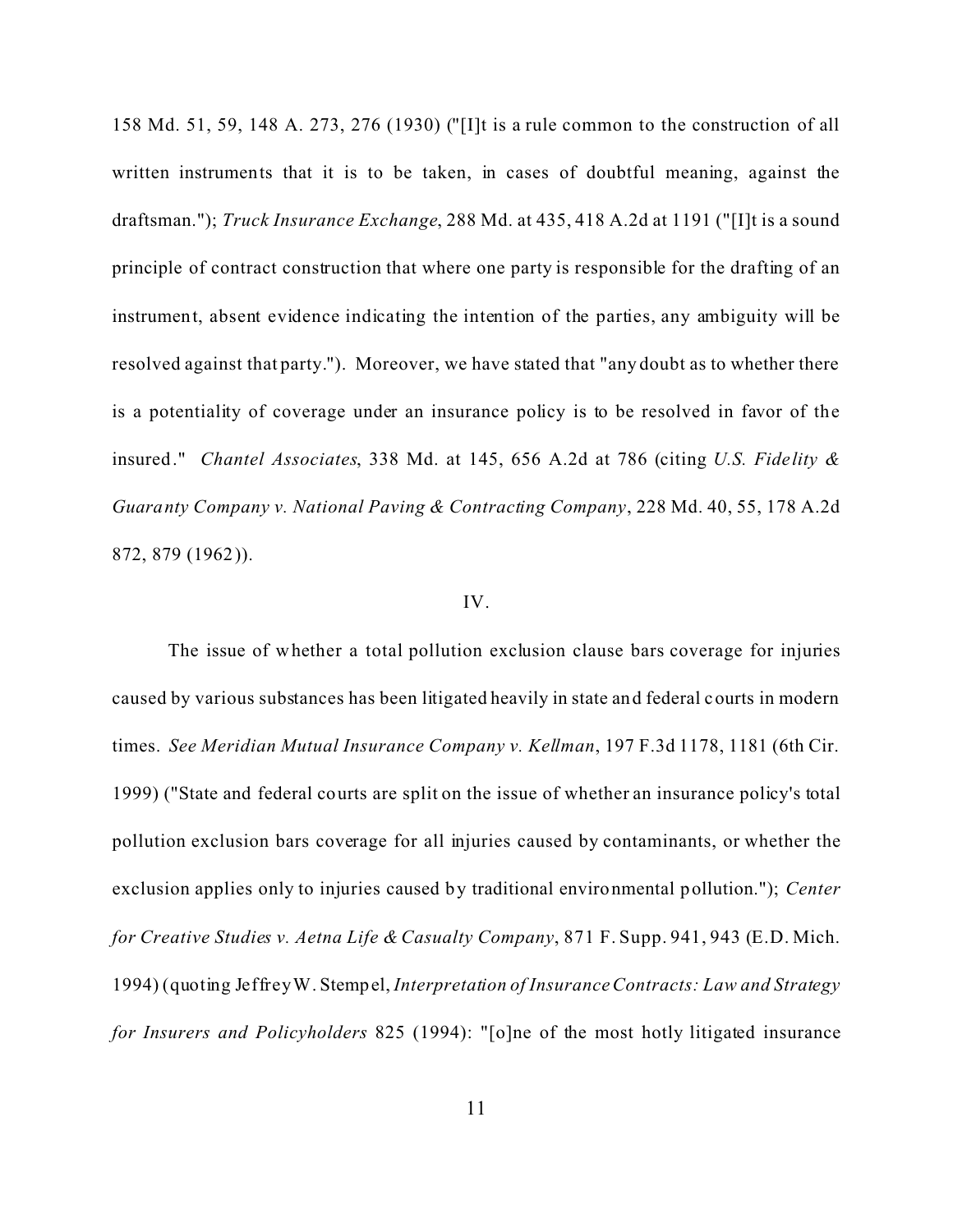coverage questions of the late 1980s and early 1990s has been the scope and application of the pollution exclusion contained in the standard commercial general liability (CGL) policy") (alteration in original). Yet, the specific issue of determining the applicability of a total pollution exclusion in the context of manganese welding fumes has not been addressed by Maryland or other states' high courts.

Guided by our principles of insurance contract interpretation, we conclude that the language of the pollution exclusion in the present case is ambiguous in the context of manganese welding fumes. A reasonably prudent person could construe the pollution exclusion clause in the present case as both including and not including manganese welding fumes. In *National Electrical Manufacturers Association (NEMA) v. Gulf Underwriters Insurance Company*, 162 F.3d 821 (4th Cir. 1998), the United States Court of Appeals for the Fourth Circuit addressed the scope of a pollution exclusion in the specific context of manganese welding fumes. In *NEMA*, the only state or federal case to date addressing this particular issue, the Fourth Circuit, applying the law of the District of Columbia, concluded that it "need look no further than the exclusion's plain language to conclude that it explicitly applies to the underlying actions." *NEMA*, 162 F.3d at 825. Specifically, the court concluded that because "[t]he exclusion defines 'pollutant' to include any 'solid, gaseous or thermal irritant or contaminant,' including 'fumes,'" the insurer had no duty to defend against "welder claims aris [ing] from the release of a gaseous pollutant, specifically, 'fumes, particulates and gases containing manganese.'" *NEMA*, 162 F.3d at 824-25. Thus, just as the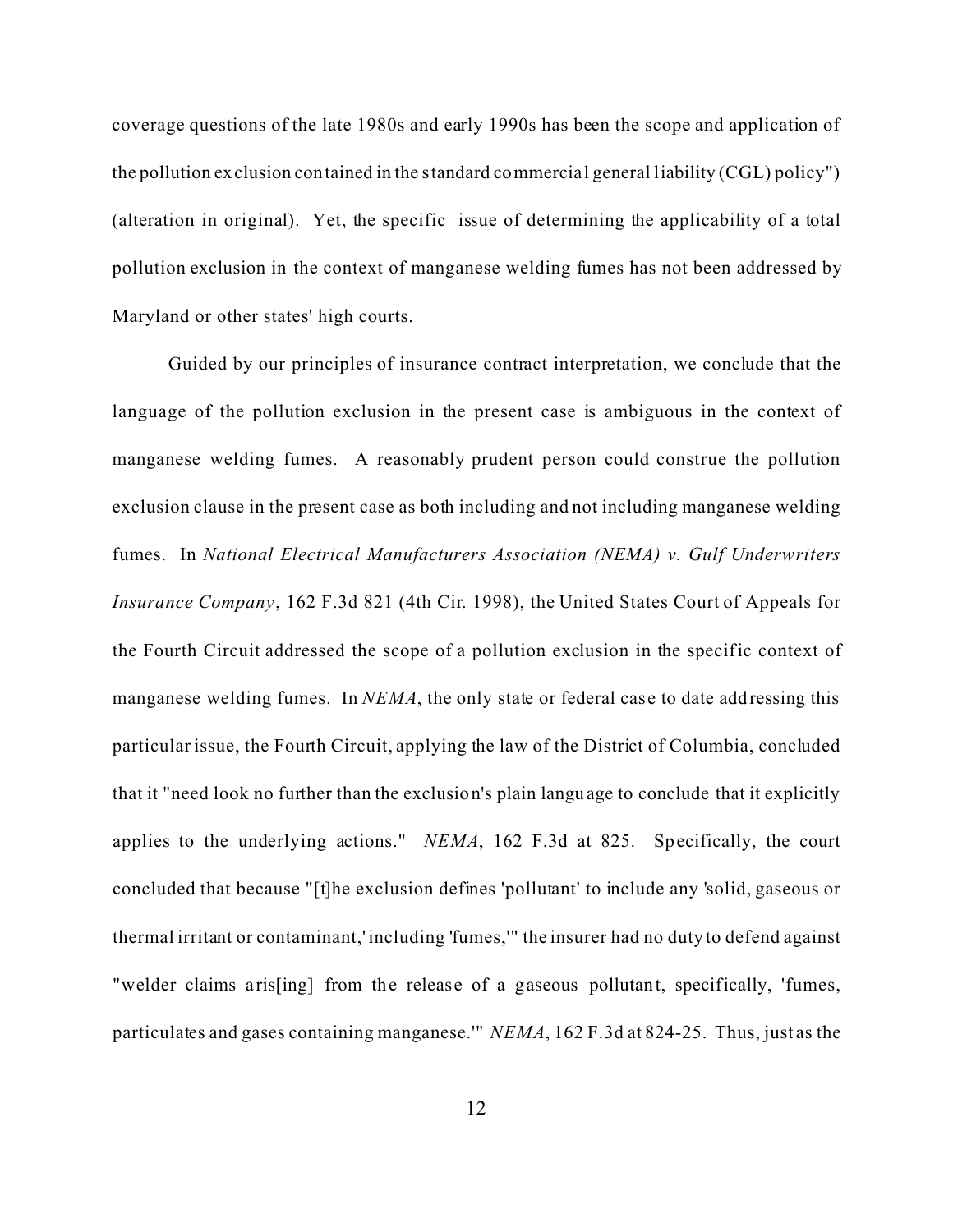Fourth Circuit determined, a reasonably prudent person could conclude that the contractually defined term "pollutant" encompasses manganese welding fumes.

It seems to us, however, that an equally reasonable and prudent person could conclude, considering the character and purpose of the insurance policy and the facts and circumstances surrounding its execution, that manganese welding fumes are not included within the usual, ordinary, and accepted meaning of "pollutant." Pollutant is defined under the policy as "any solid, liquid, gaseous, or thermal irritant or contaminant." This construction indicates that the physical matter, whether solid, liquid, gaseous, or thermal, also must be considered an irritant or contaminant. Moreover, the illustrative terms that follow (i.e., "including smoke, vapor, soot, fumes, acid, alkalis, chemicals and waste") logically also must qualify as irritants or contaminants. Interpreting this provision otherwise would render it virtually limitless, which we conclude could not have been the intention of either party. Therefore, reading this definitional provision as a whole, we conclude that to qualify as a pollutant under the contractual definition the substance must be understood to be an irritant or contaminant.

As resorted to in *Sullins*, Webster's Dictionary defines "irritant" as "something that irritates or excites" and "irritated" as "roughened, reddened, or inflamed." WEBSTER'S THIRD NEW INTERNATIONAL DICTIONARY 1197 (1993) [hereinafter "WEBSTER'S"]. Webster's Dictionary defines "contaminant" as "something that contaminates " and "contaminate" as "to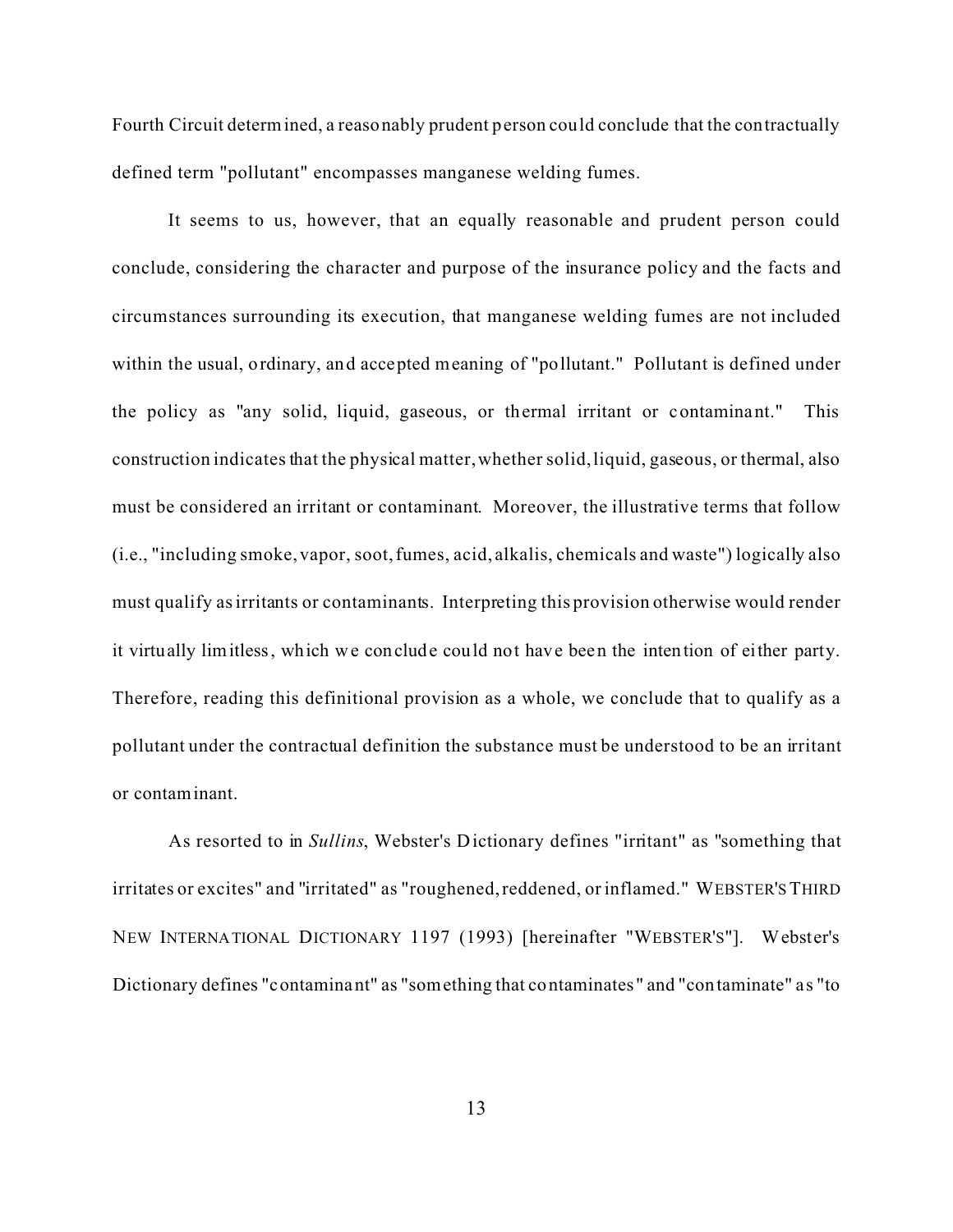soil, stain, corrupt, or infect by contact or associa tion" or "make inferior or impure by mixture." WEBSTER'S, *supra*, at 491.

A reasonably prudent person might not consider manganese generally to be an irritant or contaminant. In *Bernhardt*, the insured conceded that carbon monoxide was a pollutant as defined in the policy. *Bernhardt*, 102 Md. App. at 50, 648 A.2d at 1049. Notwithstanding that concession, a reasonably prudent person would not consider carbon monoxide anything but a harmful substance. *See, e.g.*, MCGRAW-HILL DICTIONARY OF CHEMISTRY 105 (1984) (defining "carbon monoxide" as "[a] colorless, odorle ss gas . . . poisonous to animals"). In contrast, manganese, in certain concentrations and forms, has positive applications and long has been used in the normal course of business by welders. As the U.S. Court of Appeals for the Seventh Circuit noted, "[m]anganese is a naturally occurring element and is an essential ingredient to the proper manufacture of steel because it prevents steel from cracking and falling apart when it is manufactured." *Jones v. Lincoln Electric Company*, 188 F.3d 709, 715 (7th Cir. 1999). The manganese used by welders is incorporated in the form of a welding rod. *Id*. The heat used in the welding process causes welding fumes when the metal to be bound and rod fuse together. *Id*. Consequently, "[a] small amount of the fumes generated by the burning of a mild steel welding rod consists of manganese." *Id*.

As noted in an article provided in the record extract in the present case, "[n]o one denies that mangane se, although essential to human health in small amounts, is poisonous in large quantities." Jean Hellwege, *Welding Rod Litigations Heats Up; Workers Claim*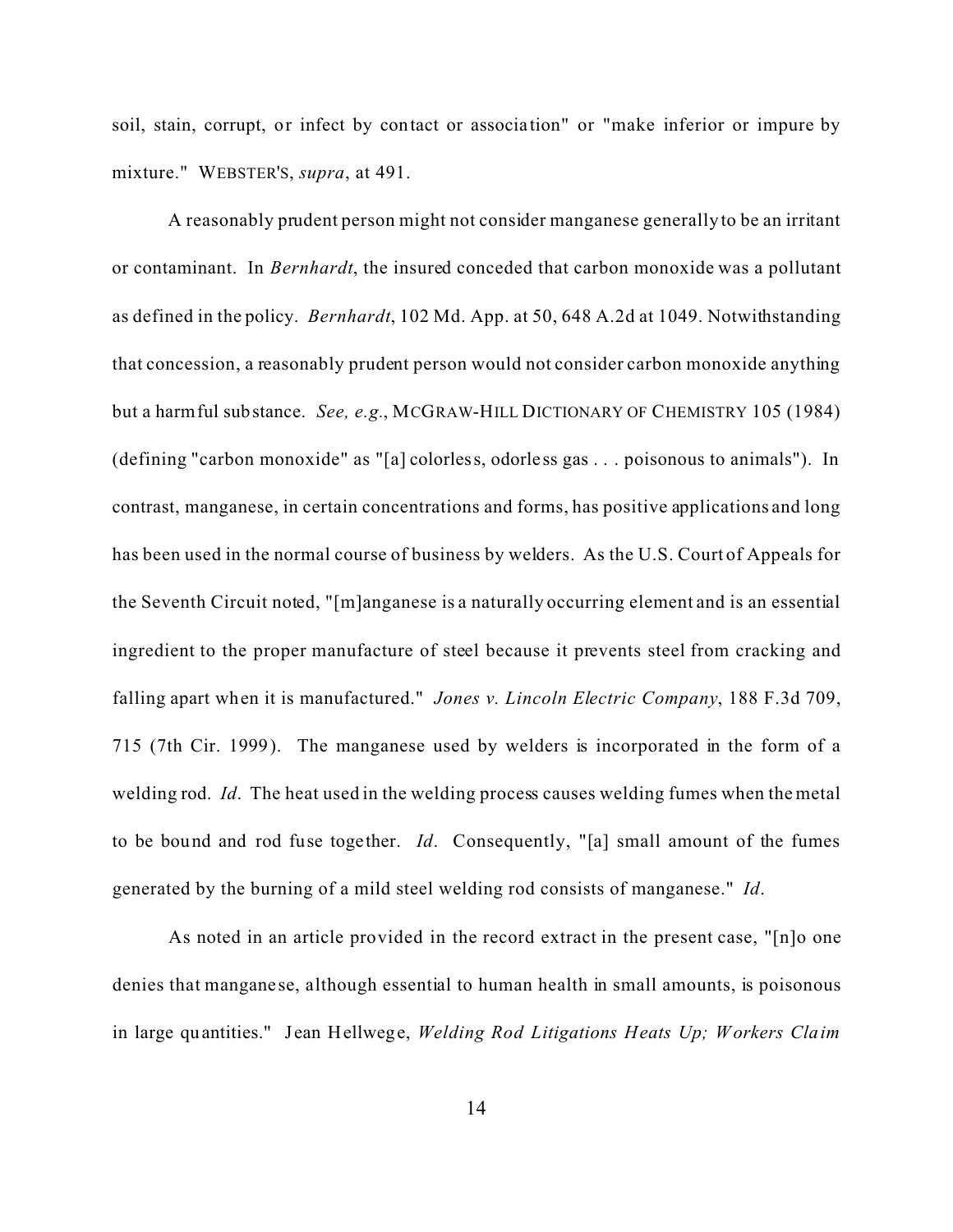*Toxic Fumes Cause Illness*, 40 TRIAL MAGAZINE 7, 14 (2004), *available at* 2004 WL 68663752. Yet, in *Sullins*, this Court concluded ultimately that "a reasonably prudent layperson may interpret the terms 'pollution' and 'contamination' . . . as *not* encompassing lead paint, *a product used legally and intentionally*." *Sullins*, 340 Md. at 516, 667 A.2d at 623 (first emphasis in original) (second emphasis added). In so doing, we stated that "[s]ome courts have held that products, *despite their toxic nature*, are *not* 'pollutants' or 'contaminants' *when used intentionally and legally*." *Sullins*, 340 Md. at 512, 667 A.2d at 621 (emphasis added). Specific ally, we noted that the North Carolina Court of Appeals held that "styrene resin used to resurface a floor was not a pollutant, but 'a raw material us ed . . . in [the] normal business activity of resurfacing floors.'" *Sullins*, 340 Md. at 512, 667 A.2d at 621 (quoting *West American Insurance Company v. Tufco Flooring East, Inc.*, 409 S.E.2d 692 (N.C. Ct. App. 1991), *overruled on other grounds by*, *Gaston County Dyeing Machine Company v. Northfield Insurance Company*, 524 S.E.2d 558 (N.C. 2000) (alteration in original)). In *Sullins*, we highlighted also a federal district court decision that held that "88% formic ac id used to determine whether a carpet was suitable for dyeing was not a pollutant." *Sullins*, 340 Md. at 512, 667 A.2d at 621 (citing *Regent Insurance Company v. Holmes*, 835 F. Supp. 579, 582 (D. Kan. 1993)).

The form taken of the manganese used here, as used in the ordinary course of the particular business involved, would not be considered by a reasonably prudent person to be excluded through a pollution exclusion provision. Insurer argues that the manganese welding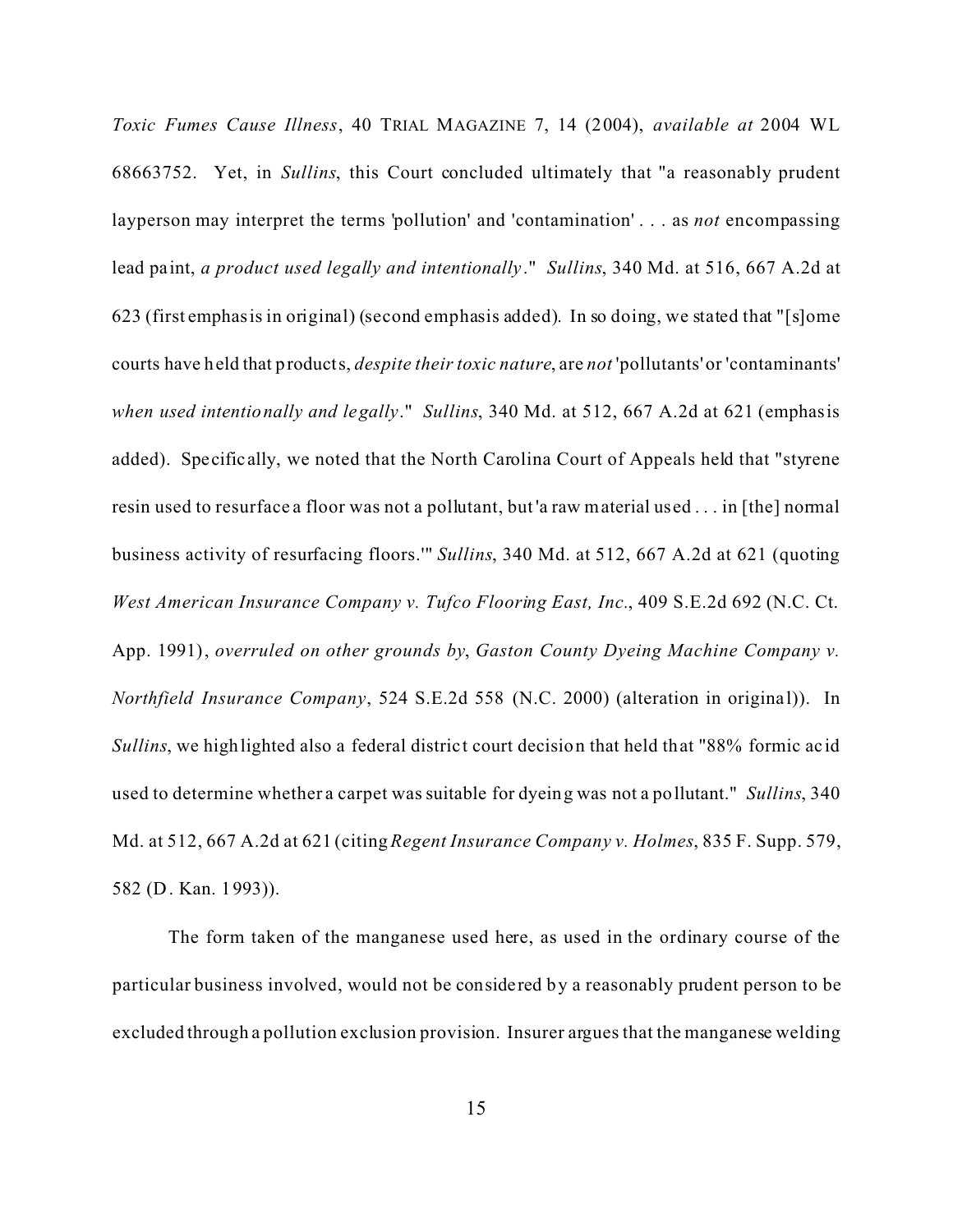fumes fall literally within the contractual definition of pollutant as it includes "any" gaseous material and the underlying plaintiffs allege the fumes "irritated" or "contaminated." As a federal district court stated, "[a]ny substance could conceivably be an 'irritant or contaminant' under the right circumstances." *Westchester Fire Insurance Company v. City of Pittsburg, Kansas*, 794 F. Supp. 353, 355 (D. Kan. 1992), *aff'd on other grounds*, *Pennsylvania National Mutual Casualty Insurance Company v. City of Pittsburg, Kansas*, 987 F.2d 1516

(10th Cir. 1993). In *Sullins*, we considered and rejected this potentially limitless view:

The terms "irritant" and contaminant," when viewed in isolation, are virtually boundless, for "there is virtually no substance or chemical in existence that would not irritate or damage some person or property." Without some limiting principle, the pollution exclusion clause would extend far beyond its intended scope, and lead to some absurd results. Take but two simple examples, reading the clause broadly would bar coverage for bodily injuries suffered by one who slips and falls on the spilled contents of a bottle of Drano, and for bodily injury caused by an allergic reaction to chlorine in a public pool. Although Drano and chlorine are both irritants and contaminants that cause, under certain conditions, bodily injury or property damage, one would not ordinarily characterize these events as pollution.

*Sullins*, 340 Md. at 512-513, 667 A.2d 621 (quoting *Pipefitters Welfare Educational Fund*

*v. Westchester Fire Insurance Company*, 976 F.2d 1037, 1043 (7th Cir. 1992) (citation omitted)). Accordingly, in our judgment, a reasonably prudent person could consider manganese welding fumes not to be a pollutant under the usual, ordinary, and accepted meaning of the word "pollutant."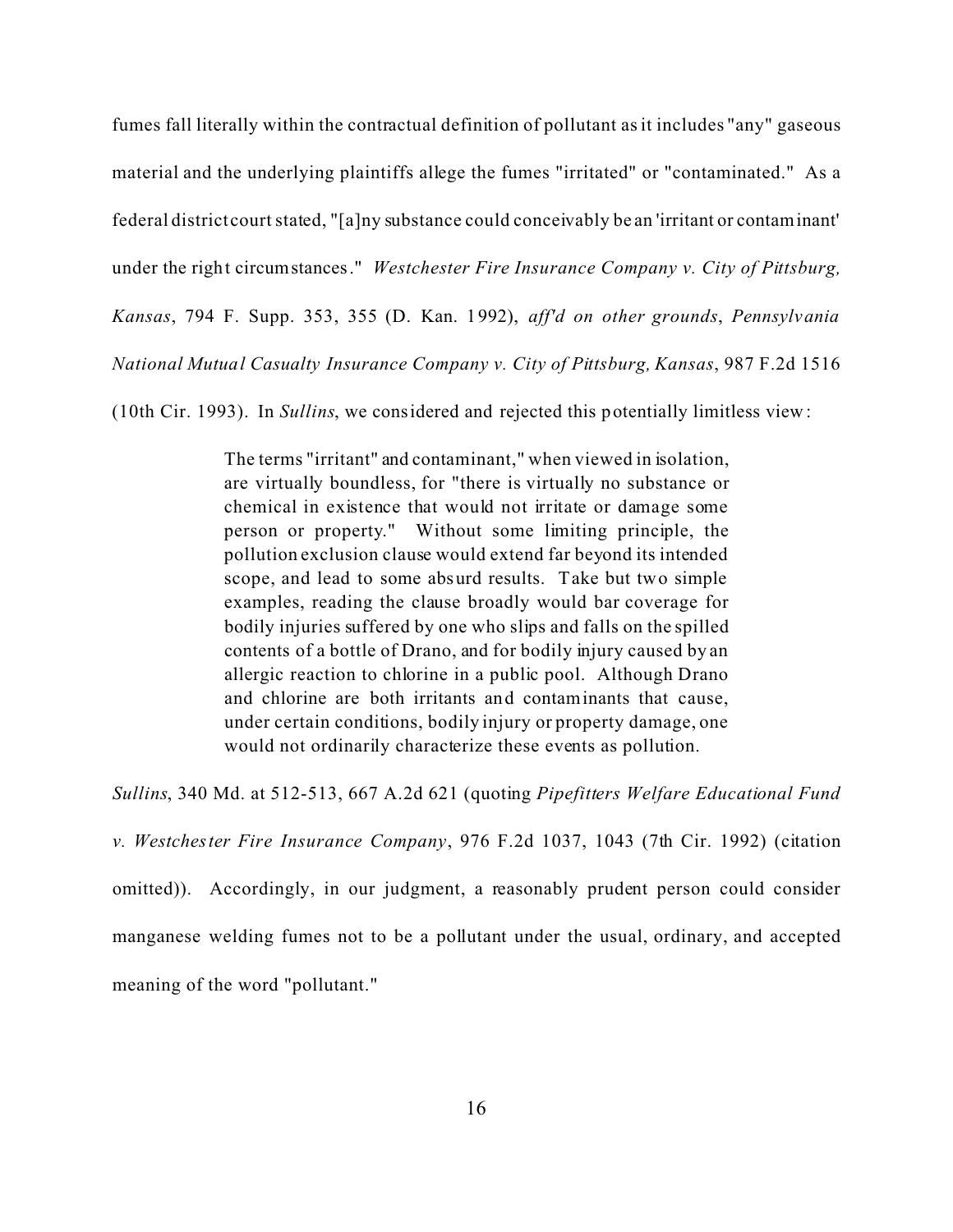The development and refinement over time of the pollution exclusion provision used in insurance policies supports our conclusion that the pollution exclusion at issue was not drafted to exclude localized manganese welding fumes encountered during the normal course of business operations. In *Sullins*, we reviewed the historical development of pollution exclusions inserted in insurance policies.<sup>3</sup> As a direct result of the historical examination, we stated that "the insurance industry intended the pollution exclusion to apply only to environmental pollution." *Sullins*, 340 Md. at 515-16, 667 A.2d at 623. Although the pollution exclusion considered in *Sullins* is not identical to the pollution exclusion in the present case, the altered language in the present case does not demonstrate an appreciable difference, in our view, in the underlying purposes of the pollution exclusion clauses in the two ca ses.

Determinations by other courts reviewing the historical purpose of the pollution exclusion, where the exclusion clause at issue was equivalent or similar to the language in the present case, supports this conclusion. For instance, the U.S. Court of Appeals for the Sixth Circuit noted: "[m]any courts, including the Sixth Circuit, have held that a pollution exclusion clause in a CGL insurance policy applies only to injuries caused by traditional

<sup>&</sup>lt;sup>3</sup>During this Court's examination of the purpose of these exclusions, we highlighted, on several occasions, the historical analysis undertaken by the Court of Special Appeals in *Bernhardt*. *See Sullins*, 340 Md. at 513-15, 667 A.2d at 622-23; *see also American States Insurance Company v. Koloms*, 687 N.E.2d 72, 79 (Ill. 1997) ("The events leading up to the insurance industry's adoption of the pollution exclusion are well documented and relatively uncontroverted.") (internal quotations omitted) (citation omitted).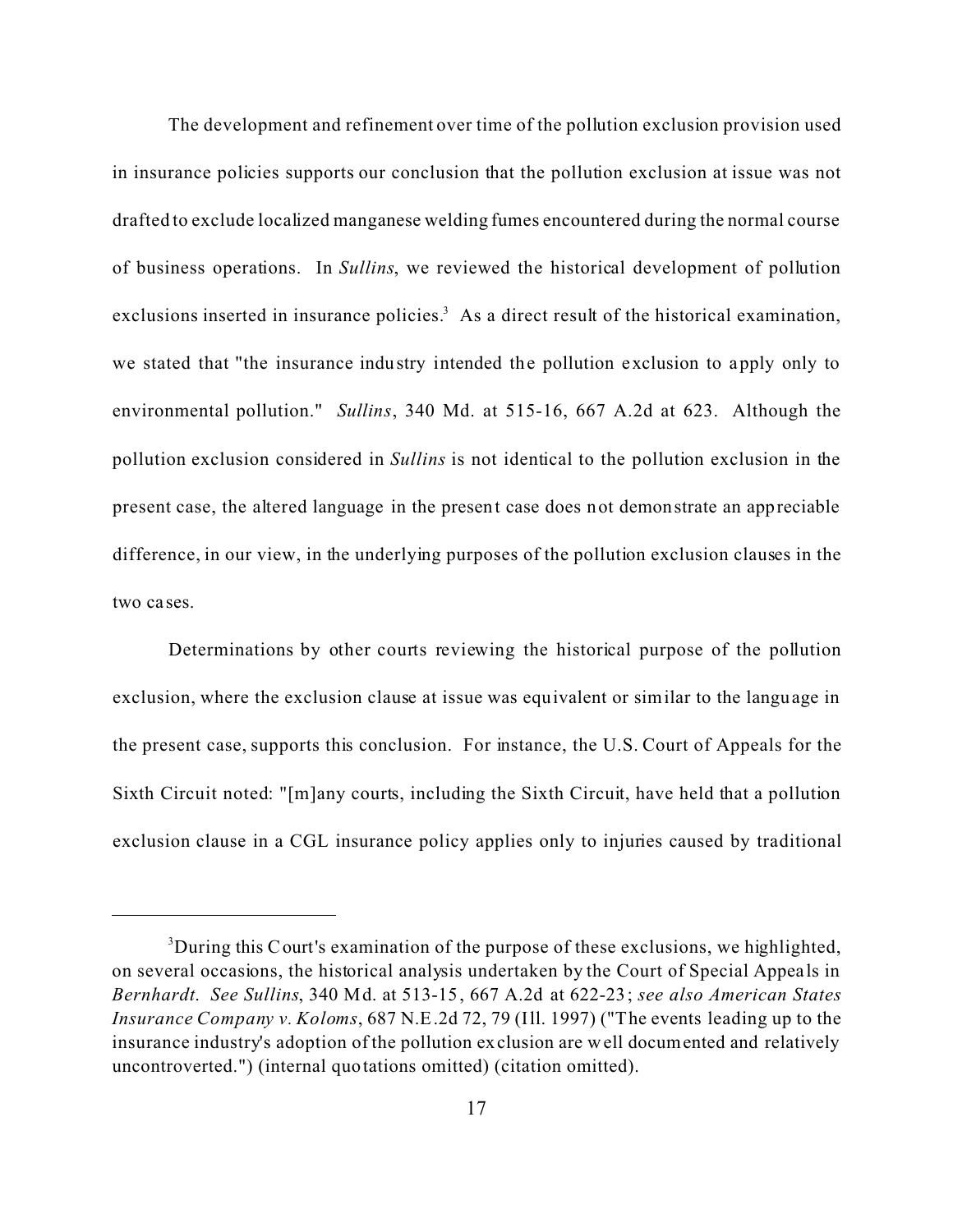environmental pollution." *Kellman*, 197 F.3d at 1181 (citing over twenty state and federal cases to support its view); *see also Stoney Run Company v. Prudential-LMI Commercial Insurance Company*, 47 F.3d 34, 37 (2nd Cir. 1995) (stating that "we believe that it is appropriate to construe the standard pollution exclusion clause in light of its general purpose, which is to exclude coverage for environmental pollution"). Additionally, in reviewing a total pollution exclusion, which included language virtually identical to the relevant portion of the present total pollution exclusion, the Supreme Court of Wyoming recently stated:

> The pollution exclusion had its inception in the 1970's in response to federal and state legislation mandating responsibility for the cleanup costs of environmental pollution. 9 *Couch on Insurance* 3d § 127:3 (1997). The purpose of the current version of the exc lusion remains to exclude these governmentally mandated cleanup costs. *Koloms*, 227 Ill.Dec. 149, 687 N.E.2d at 81-82. To read the exclusion more broadly ignores the insurers' objective in creating the exclusion and ignores the general coverage provisions of the policy. *Kent Farms, Inc. v. Zurich Ins. Co.*, 140 Wash.2d 396, 998 P.2d 292, 295 (2000).

*Gainsco Insurance Company v. Amoco Production Company*, 53 P.3d 1051, 1066 (Wyo.

2002). Ultimately the Wyoming court concluded: "[w]e cannot believe that any person in the position of the insured would understand the word 'pollution' in this exclusion to mean anything other than environmental pollution." *Id*. The Supreme Court of Illinois, after a lengthy review of the historical development of pollution exclusion clauses, also stated: "[o]ur review of the history of the pollution exclusion amply demonstrates that the predominate motivation in drafting an exclusion for pollution-related injuries was the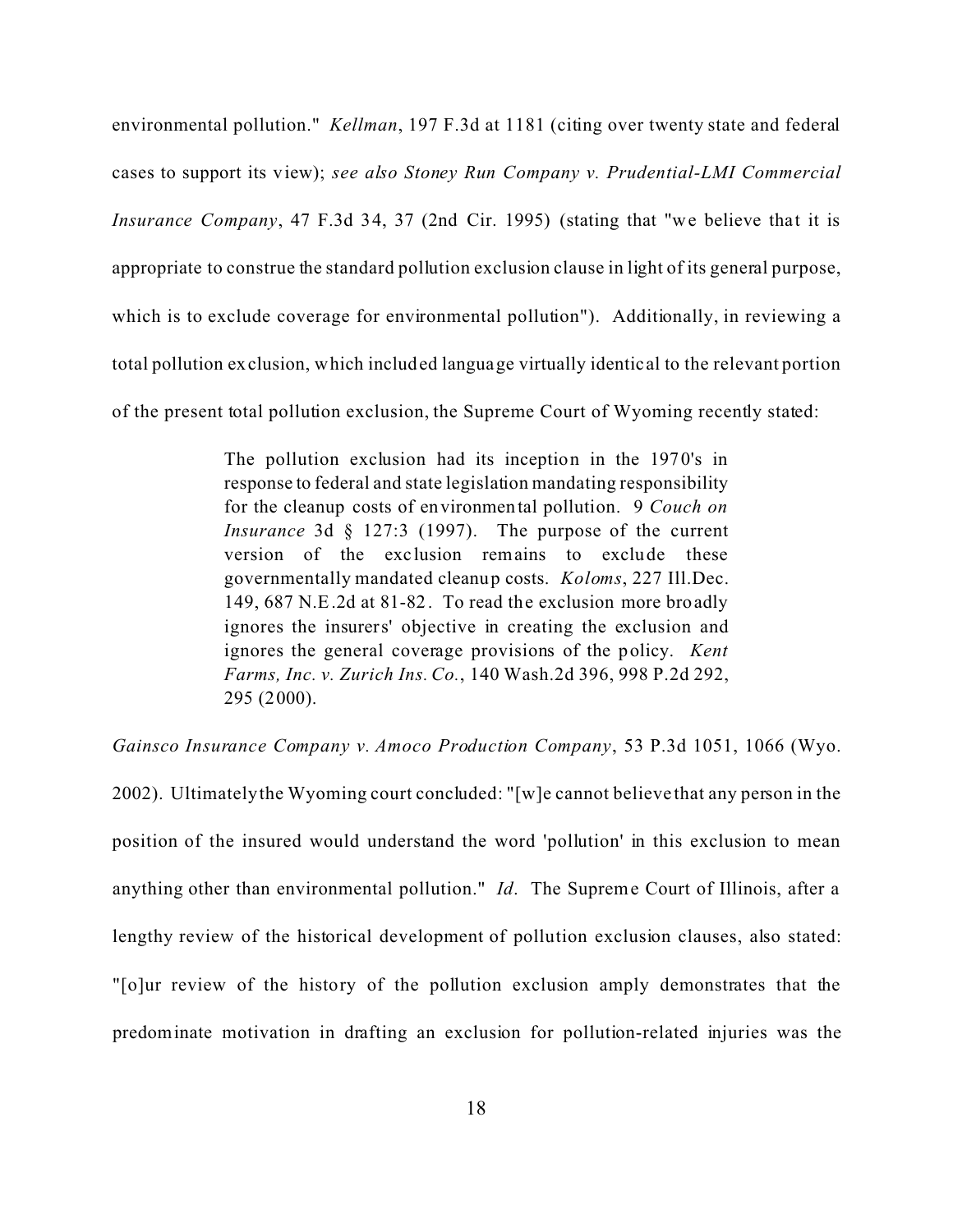avoidance of the enormous expense and exposure resulting from the explosion of *environmental* litigation." *American States Insurance Company v. Koloms*, 687 N.E.2d 72, 81 (Ill. 1997) (internal quotations omitted) (emphasis in original). Therefore, given our assessment in *Sullins* of the historical development of the pollution exclusion c lause, in conjunction with the conclusionsreached by foreign courts reviewing similar policy language as is presently before us, we conclude that the policy exclusion does not apply beyond traditional environmental pollution situations.

Fina lly, both the general purpose of general commercial liability insurance coverage and the specific language of this particular pollution exclusion clause demonstrate that potentially noxious workplace fumes, like the type present here, were not intended to be excluded. Under an insurance policy, the insured pays a prescribed premium, the amount of which is set by the risk to the insurer, to obtain different limits of insurance coverage prescribed in the policy. General commercial liability insurance coverage is obtained by the insured to protect itself against routine commercial hazards. *See also Tufco*, 409 S.E.2d at 697 ("If this Court accepted [the insurer's] interpretation of the CGL policy, we would be allowing an insurance company to accept premiumsfor a commercial liability policy and then to hide behind ambiguities in the policy and deny coverage for good faith claims that arise during the course of the insured's normal business activity."). Welding fumes emitted during the normal course of business appear to be the type of harm intended to be included under coverage for routine commercial ha zards.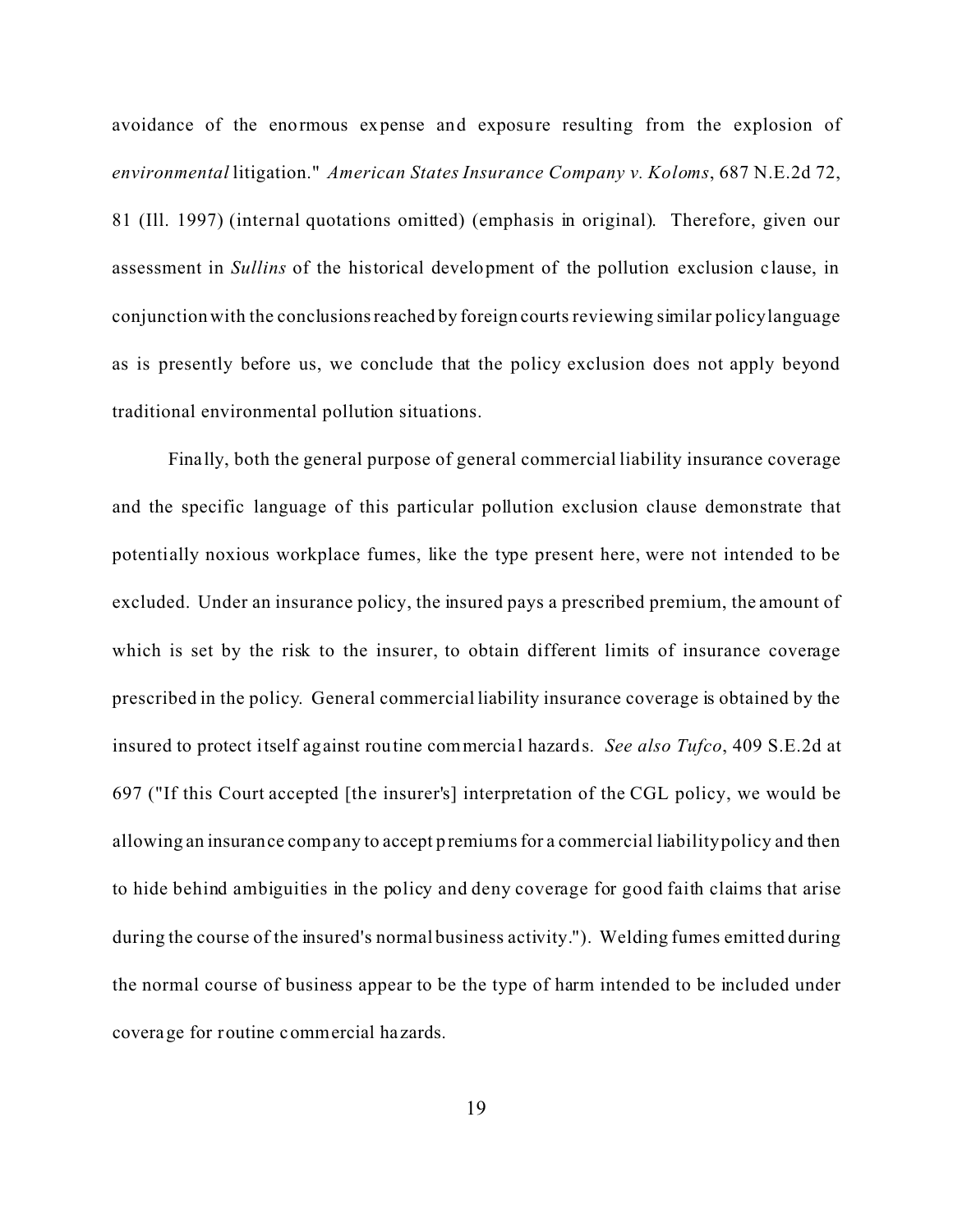The specific language used in the total pollution exclusion clause, when read in its entirety, supports the conclusion that noxious workplace fumes were not intended to be excluded. Describing the methods of exposure to the pollutants, the policy states that the insurance does not apply to bodily harm caused by "the actual, alleged or threatened discharge, dispersal, seepage, migration, release or escape" of pollutants. In *Sullins*, we stated that the terms "discharge," dispersal," "release," "escape," "contaminant," and "pollutant" "are terms of art in environmental law and are used by Maryland courts to refer to environmental exposure." *Sullins*, 340 Md. at 515, 667 A.2d at 622-23 (citations omitted). The U.S. Court of Appeals for the First Circuit has stated similarly that "the terms used in the exclusion clause, such as 'discharge,' 'dispersal,' 'release' and 'escape,' are terms of art in environmental law and are generally used to refer to damage or injury resulting from environmental pollution." *Nautilus Insurance Company v. Jabar*, 188 F.3d 27, 30 (1st Cir. 1999). Accordingly, considering the policy as a whole, as well as the facts and circumstances surrounding its execution, we conclude that the language of the present total pollution exclusion is ambiguous in the context of manganese welding fumes.<sup>4</sup>

<sup>4</sup>Similar to our observations regarding lead paint in *Sullins*, to ensure that localized, non-environmental workplace manganese welding fumes were excluded through the total pollution exclusion, the drafter of the insurance contract could have included explicitly a provision doing so. *Sullins*, 340 Md. at 518 n.3, 667 A.2d at 624 n.3 (citing *Chantel*, 338 Md. at 137 n.5, 656 A.2d at 779 n.5, and *J.A.M. v. Western World*, 95 Md. App. 695, 698, 622 A.2d 818, 819 (1993)).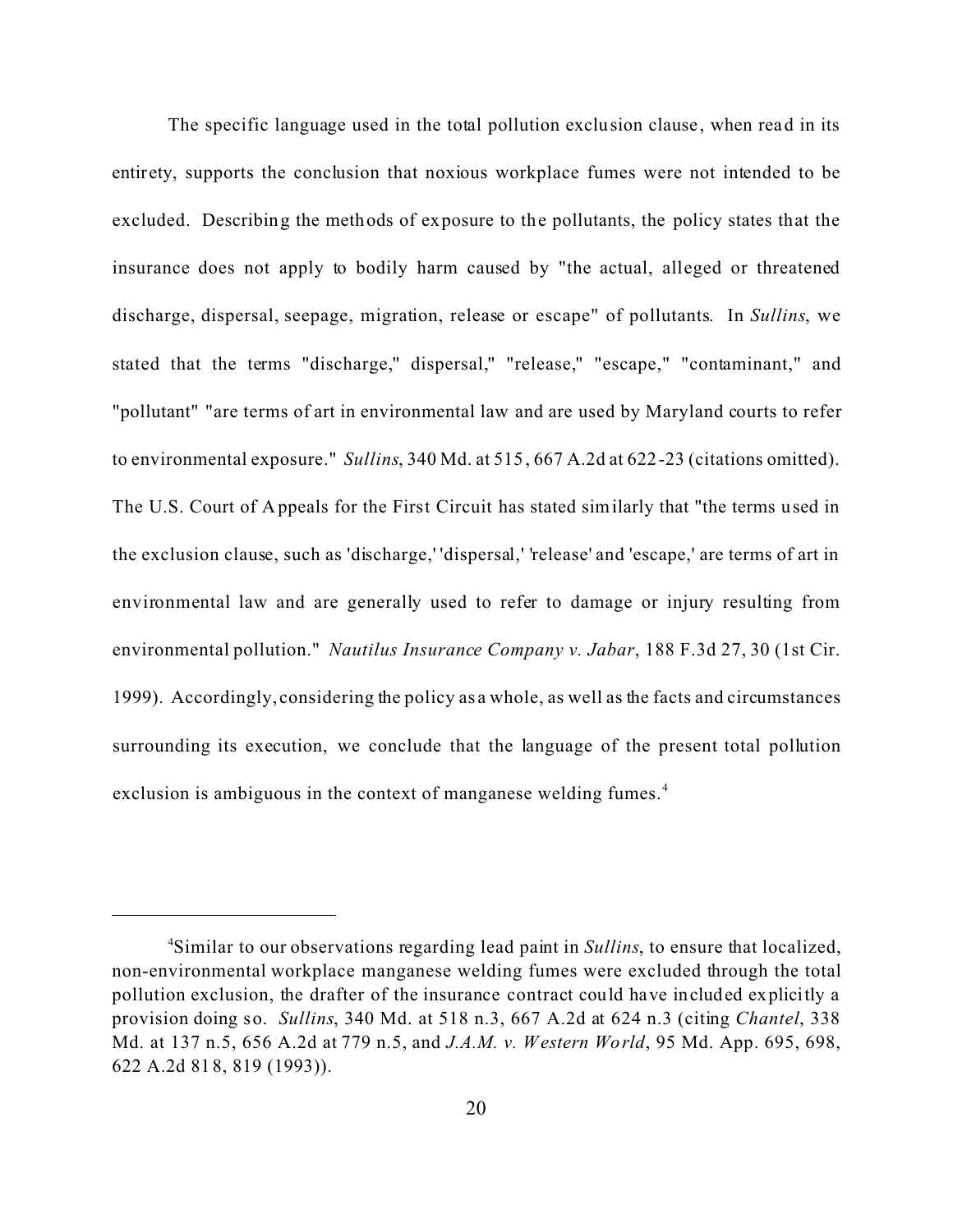We conclude also that the current construction of the total pollution exclusion clause drafted by Insurer was not intended to bar coverage where Insureds' alleged liability may be caused by non-environmental, localized workplace fumes. In *Meridian Mutual Insurance Company v. Kellman*, *supra*, 197 F.3d at 1180, the U.S. Court of Appeals for the Sixth Circuit concluded, following Michigan law, that the total pollution exclusion in that case, which was identical to the one used in the present case, did not bar the insurer's duties to defend and indemnify the insured in a noxious fumes context. The underlying suit involved a teacher who alleged that the fumes given off by the insured's use of a sealant on a floor in the room immediately above her classroom caused the teacher respiratory injuries. *Id*. The court concluded that "the total pollution exclusion clause at bar does not shield the insurer from liability for injuries caused by toxic substances that are still confined within the general area of their intended use." *Kellman*, 197 F.3d at 1184.

We expect that, our decision notwithstanding, interpretation of the scope of pollution exclusion clauses likely will continue to be ardently litigated throughout state and federal courts. We are aware also that courts may arrive at divergent decisions from our own within the specific context of manganese we lding fumes. *See, e.g.*, *NEMA*, 162 F.3d at 826. Ye t, guided by Maryland's rules for interpreting insurance contracts, we conclude that the total pollution exclusion clause does not relieve U.S. Fire of its duties to defend and indemnify the Insureds in the underlying tort action allegedly caused by localized, non-environmental workplace manganese welding fumes. Because the allegations that proper use of the